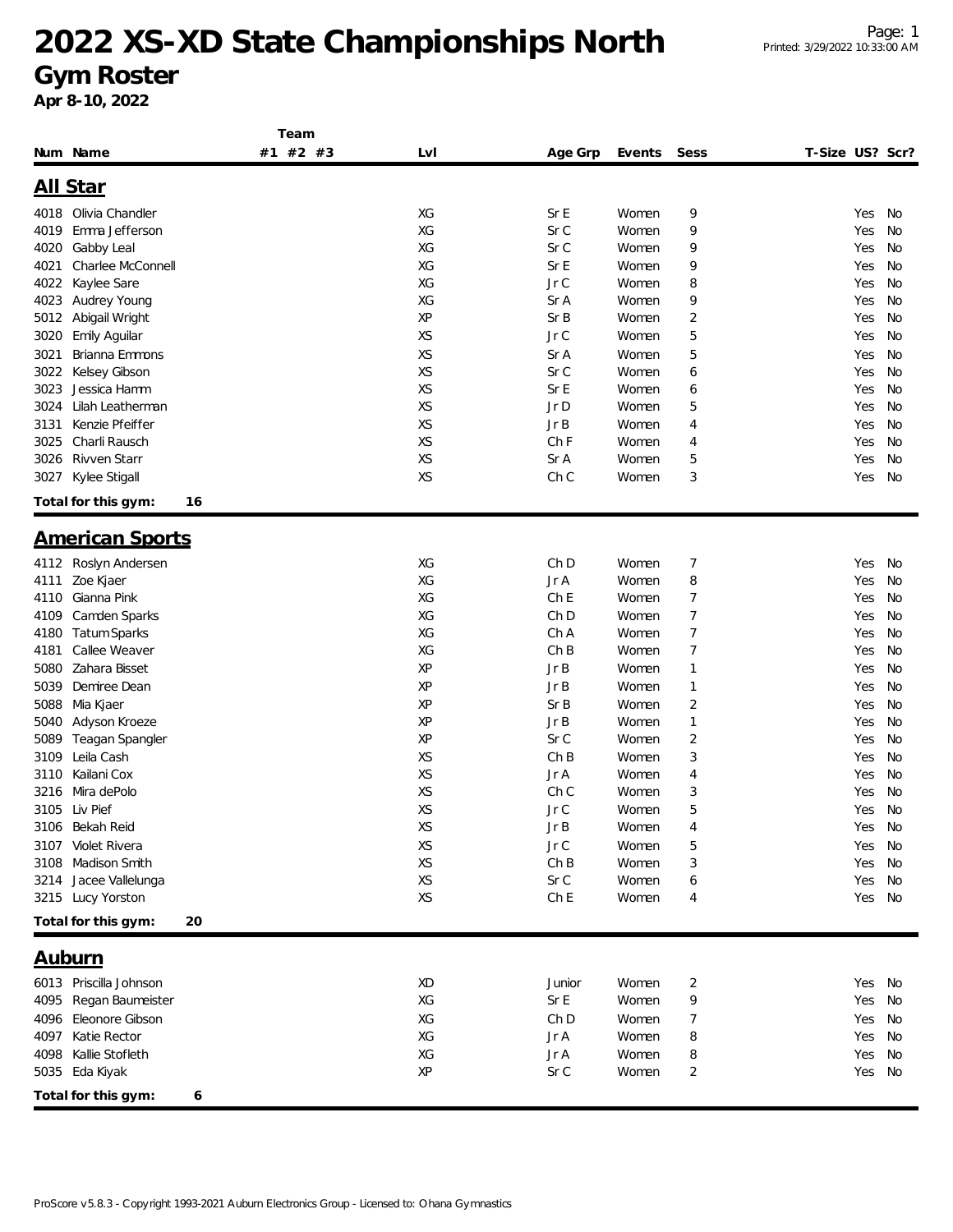**Gym Roster**

|                                | Team     |           |                 |        |                         |                 |        |    |
|--------------------------------|----------|-----------|-----------------|--------|-------------------------|-----------------|--------|----|
| Num Name                       | #1 #2 #3 | Lvl       | Age Grp         | Events | Sess                    | T-Size US? Scr? |        |    |
|                                |          |           |                 |        |                         |                 |        |    |
| <b>Black Diamond</b>           |          |           |                 |        |                         |                 |        |    |
| 5041 Rilee Gloyn               |          | XP        | SrB             | Women  | $\overline{2}$          |                 | Yes No |    |
| Total for this gym:<br>1       |          |           |                 |        |                         |                 |        |    |
| <b>Byers Citrus Heights</b>    |          |           |                 |        |                         |                 |        |    |
| 4071 Yaretzi Ambriz            |          | XG        | Ch C            | Women  | 7                       |                 | Yes    | No |
| <b>Emily Bely</b><br>4072      |          | XG        | Jr B            | Women  | 8                       |                 | Yes    | No |
| Michaela Bennett<br>4073       |          | ХG        | SrB             | Women  | 9                       |                 | Yes    | No |
| Sophie Crisan<br>4074          |          | XG        | ChB             | Women  | 7                       |                 | Yes    | No |
| Sophia DeVault<br>4075         |          | XG        | Jr A            | Women  | 8                       |                 | Yes    | No |
| <b>Miley Phillips</b><br>4076  |          | ХG        | SrB             | Women  | 9                       |                 | Yes    | No |
| 3078<br>Autumn Bishop          |          | XS        | Sr C            | Women  | 6                       |                 | Yes    | No |
| 3079<br>Madi Button            |          | <b>XS</b> | Jr C            | Women  | 5                       |                 | Yes    | No |
| 3080<br>Emilee Davi            |          | XS        | Ch A            | Women  | 3                       |                 | Yes    | No |
| Claudia Garza<br>3081          |          | <b>XS</b> | Ch A            | Women  | 3                       |                 | Yes    | No |
| Kaylie Hughes<br>3082          |          | XS        | Jr E            | Women  | 5                       |                 | Yes    | No |
| Charlotte Lamberti<br>3083     |          | XS        | Ch C            | Women  | 3                       |                 | Yes    | No |
| Sandra Martin<br>3084          |          | XS        | ChE             | Women  | 4                       |                 | Yes    | No |
| <b>Madison Proctor</b><br>3085 |          | <b>XS</b> | Sr D            | Women  | 6                       |                 | Yes    | No |
| Aleena Rai<br>3086             |          | <b>XS</b> | SrB             | Women  | 6                       |                 | Yes    | No |
| Meghan Reilly<br>3087          |          | XS        | Jr D            | Women  | 5                       |                 | Yes    | No |
| 3088<br>Nemari Silva           |          | <b>XS</b> | Ch C            | Women  | 3                       |                 | Yes    | No |
| Isis Vaca<br>3089              |          | XS        | Ch D            | Women  | 3                       |                 | Yes    | No |
| Olivia Vinson<br>3090          |          | XS        | Sr B            | Women  | 6                       |                 | Yes    | No |
| Total for this gym:<br>19      |          |           |                 |        |                         |                 |        |    |
| Cal-Star                       |          |           |                 |        |                         |                 |        |    |
| 6016 Kirin Chacko              |          | XD        | Junior          | Women  | 2                       |                 | Yes No |    |
| Total for this gym:<br>1       |          |           |                 |        |                         |                 |        |    |
| Champion                       |          |           |                 |        |                         |                 |        |    |
| 4061 Lexi Lowery               |          | XG        | Sr C            | Women  | 9                       |                 | Yes    | No |
| 4062 Arianna Parenti           |          | XG        | Ch <sub>E</sub> | Women  | 7                       |                 | Yes    | No |
| 4063 Jessica Vielma Ornelas    |          | XG        | Sr D            | Women  | o                       |                 | Yes No |    |
| 5064 Raia Brown                |          | XP        | Sr A            | Women  | $\overline{\mathbf{c}}$ |                 | Yes    | No |
| Amaya Fields<br>5065           |          | XP        | CH <sub>B</sub> | Women  | 1                       |                 | Yes    | No |
| Giselle Mata<br>5066           |          | XP        | Jr B            | Women  | 1                       |                 | Yes    | No |
| Kareline Orozco<br>5067        |          | XP        | Sr A            | Women  | 2                       |                 | Yes    | No |
| Abigail Prucyk<br>5068         |          | XP        | CH <sub>B</sub> | Women  | 1                       |                 | Yes    | No |
| Johanna Gutierrez<br>3195      |          | XS        | Sr D            | Women  | 6                       |                 | Yes    | No |
| Alexis Tarawali<br>3196        |          | XS        | Sr E            | Women  | 6                       |                 | Yes    | No |
| Total for this gym:<br>10      |          |           |                 |        |                         |                 |        |    |
| Davis Diamonds                 |          |           |                 |        |                         |                 |        |    |
| 4090 Simone Anderson           |          | XG        | Sr E            | Women  | 9                       |                 | Yes    | No |
| Dylan Casterline<br>4091       |          | XG        | Sr A            | Women  | 9                       |                 | Yes    | No |
| Summer Coppola<br>4092         |          | XG        | Jr C            | Women  | 8                       |                 | Yes    | No |
| 4093<br>Isis Huber             |          | XG        | Sr E            | Women  | 9                       |                 | Yes    | No |
| Olivia Stark<br>4094           |          | XG        | Jr D            | Women  | 8                       |                 | Yes    | No |
| Seneca Jerng<br>5034           |          | XP        | Sr B            | Women  | 2                       |                 | Yes    | No |
| 3098 Aeryn Bowers              |          | XS        | Jr C            | Women  | 5                       |                 | Yes No |    |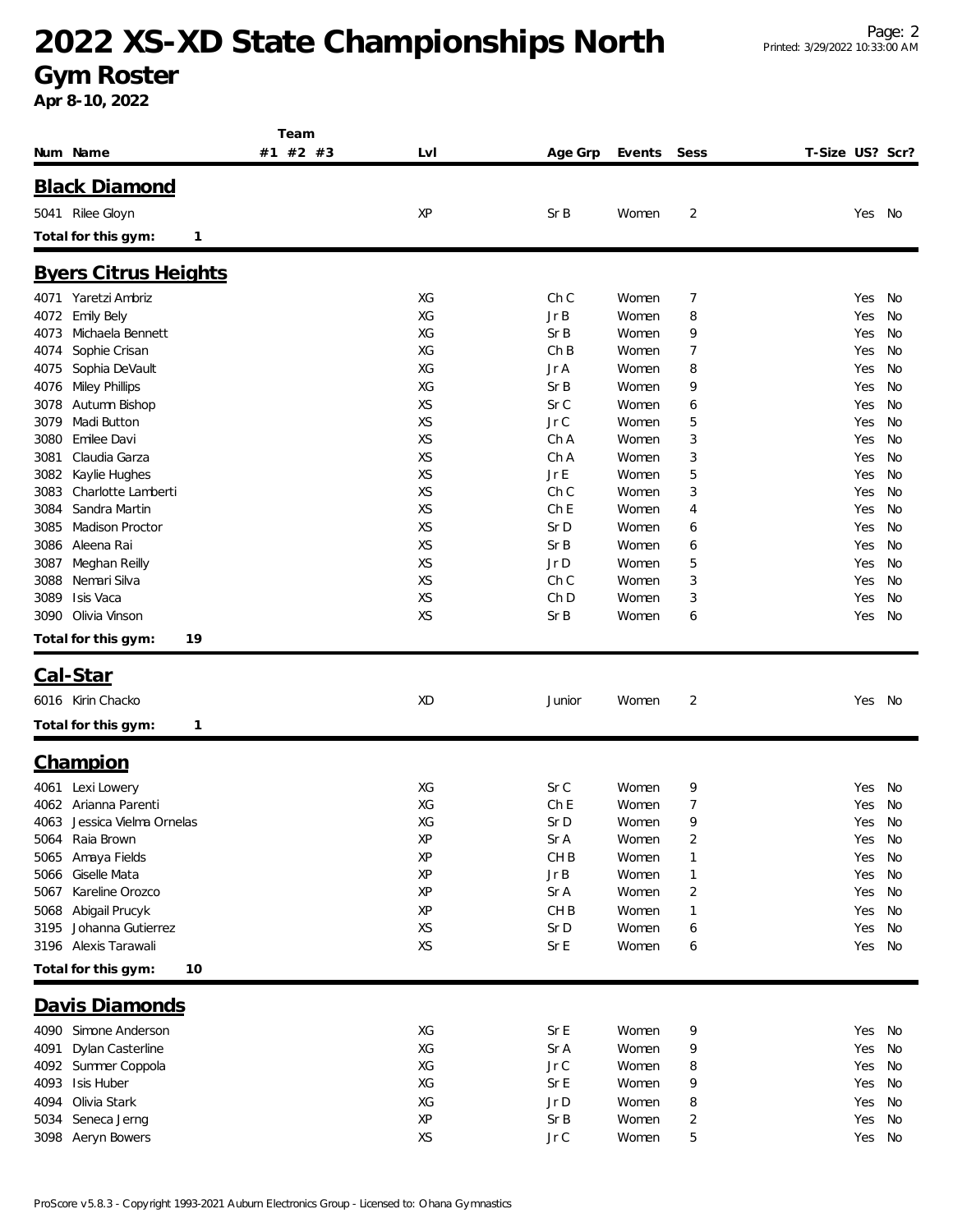**Gym Roster**

|      |                           | Team     |           |                 |        |      |                 |        |    |
|------|---------------------------|----------|-----------|-----------------|--------|------|-----------------|--------|----|
|      | Num Name                  | #1 #2 #3 | Lvl       | Age Grp         | Events | Sess | T-Size US? Scr? |        |    |
|      |                           |          |           |                 |        |      |                 |        |    |
|      | Davis Diamonds continued  |          |           |                 |        |      |                 |        |    |
|      | 3099 Piper Byun           |          | XS        | Jr E            | Women  | 5    |                 | Yes    | No |
| 3100 | Gillian Cubbage           |          | XS        | Sr C            | Women  | 6    |                 | Yes    | No |
| 3101 | Hannah Hennessy           |          | XS        | Sr A            | Women  | 5    |                 | Yes    | No |
| 3102 | Riley McCoy               |          | <b>XS</b> | Jr D            | Women  | 5    |                 | Yes    | No |
| 3103 | Milena Rayls              |          | XS        | Ch <sub>E</sub> | Women  | 4    |                 | Yes    | No |
| 3104 | Stella Tomiach            |          | <b>XS</b> | Sr B            | Women  | 6    |                 | Yes    | No |
|      | Total for this gym:<br>13 |          |           |                 |        |      |                 |        |    |
|      | Dream Xtreme              |          |           |                 |        |      |                 |        |    |
| 4004 | Harper Book               |          | ХG        | Ch C            | Women  | 7    |                 | Yes    | No |
| 4164 | Morgan Flanagan           |          | XG        | Sr D            | Women  | 9    |                 | Yes    | No |
| 4165 | Maddie Forgie             |          | XG        | Jr E            | Women  | 8    |                 | Yes    | No |
| 4166 | Natalie Hernandez-Meyer   |          | XG        | Sr A            | Women  | 9    |                 | Yes    | No |
| 4167 | Julie Larkin              |          | XG        | Sr D            | Women  | 9    |                 | Yes    | No |
| 4193 | Karyme Morelos            |          | XG        | Sr C            | Women  | 9    |                 | Yes    | No |
| 4168 | Aria Kate Munstermann     |          | XG        | Ch D            | Women  | 7    |                 | Yes    | No |
| 4169 | Mia Nelson                |          | XG        | Jr C            | Women  | 8    |                 | Yes    | No |
| 4170 | Sophia Nguyen             |          | XG        | Jr D            | Women  | 8    |                 | Yes    | No |
| 4171 | Leslie Roque              |          | XG        | Sr D            | Women  | 9    |                 | Yes    | No |
| 4172 | Emmeline Santopadre       |          | XG        | Sr A            | Women  | 9    |                 | Yes    | No |
| 3239 | <b>Emily Simmons</b>      |          | XG        | ChB             | Women  | 7    |                 | Yes    | No |
| 4173 | Bella Swafford            |          | XG        | Jr D            | Women  | 8    |                 | Yes    | No |
| 5071 | Kaitlyn Davanzo           |          | XP        | Sr A            | Women  | 2    |                 | Yes    | No |
| 5072 | Eden Hardwick             |          | XP        | Sr B            | Women  | 2    |                 | Yes    | No |
| 5073 | Andrea McDermott          |          | XP        | Jr A            | Women  | 1    |                 | Yes    | No |
| 5074 | Kiera Tomko               |          | XP        | Jr A            | Women  | 1    |                 | Yes    | No |
| 3205 | Kenzie Bruner-Kristensen  |          | XS        | Ch A            | Women  | 3    |                 | Yes    | No |
| 3206 | Aaliyah Gospel            |          | XS        | Sr A            | Women  | 5    |                 | Yes    | No |
| 3207 | Layla Heard               |          | XS        | Jr E            | Women  | 5    |                 | Yes    | No |
| 3208 | Caileigh Kendrick         |          | XS        | Jr D            | Women  | 5    |                 | Yes    | No |
| 3209 | Kamryn Lewis              |          | XS        | Sr A            | Women  | 5    |                 | Yes    | No |
| 3210 | Ashlyn McClure            |          | XS        | Jr B            | Women  | 4    |                 | Yes    | No |
| 3211 | Violette Sanchez          |          | XS        | Ch C            | Women  | 3    |                 | Yes    | No |
|      | 3212 Ava Santos           |          | <b>XS</b> | Sr C            | Women  | 6    |                 | Yes    | No |
|      | 3213 Riley Schmitt        |          | XS        | ChB             | Women  | 3    |                 | Yes No |    |
|      | Total for this gym:<br>26 |          |           |                 |        |      |                 |        |    |
|      |                           |          |           |                 |        |      |                 |        |    |
|      | East Bay                  |          |           |                 |        |      |                 |        |    |
|      | 4101 Santia Ali           |          | XG        | Sr D            | Women  | 9    |                 | Yes No |    |
| 4102 | <b>Madison Dutes</b>      |          | XG        | Sr A            | Women  | 9    |                 | Yes    | No |
| 4103 | Anastasia Evans           |          | XG        | Sr E            | Women  | 9    |                 | Yes    | No |
| 4104 | Maia Harris               |          | XG        | Sr E            | Women  | 9    |                 | Yes    | No |
| 4105 | Chantal Moran             |          | XG        | Sr D            | Women  | 9    |                 | Yes    | No |
| 4107 | Zoe Walton                |          | ХG        | Ch <sub>E</sub> | Women  | 7    |                 | Yes    | No |
| 3127 | <b>Brooke Blackstock</b>  |          | XS        | Sr A            | Women  | 5    |                 | Yes    | No |
| 3128 | Polina Tarasova           |          | XS        | Jr D            | Women  | 5    |                 | Yes    | No |
|      | Total for this gym:<br>8  |          |           |                 |        |      |                 |        |    |
|      | Elevate                   |          |           |                 |        |      |                 |        |    |
|      | 4124 Willaya Armstrong    |          | XG        | Ch A            | Women  | 7    |                 | Yes    | No |
|      | 4125 Kaya Brown           |          | XG        | $Jr \mathsf{E}$ | Women  | 8    |                 | Yes No |    |
|      |                           |          |           |                 |        |      |                 |        |    |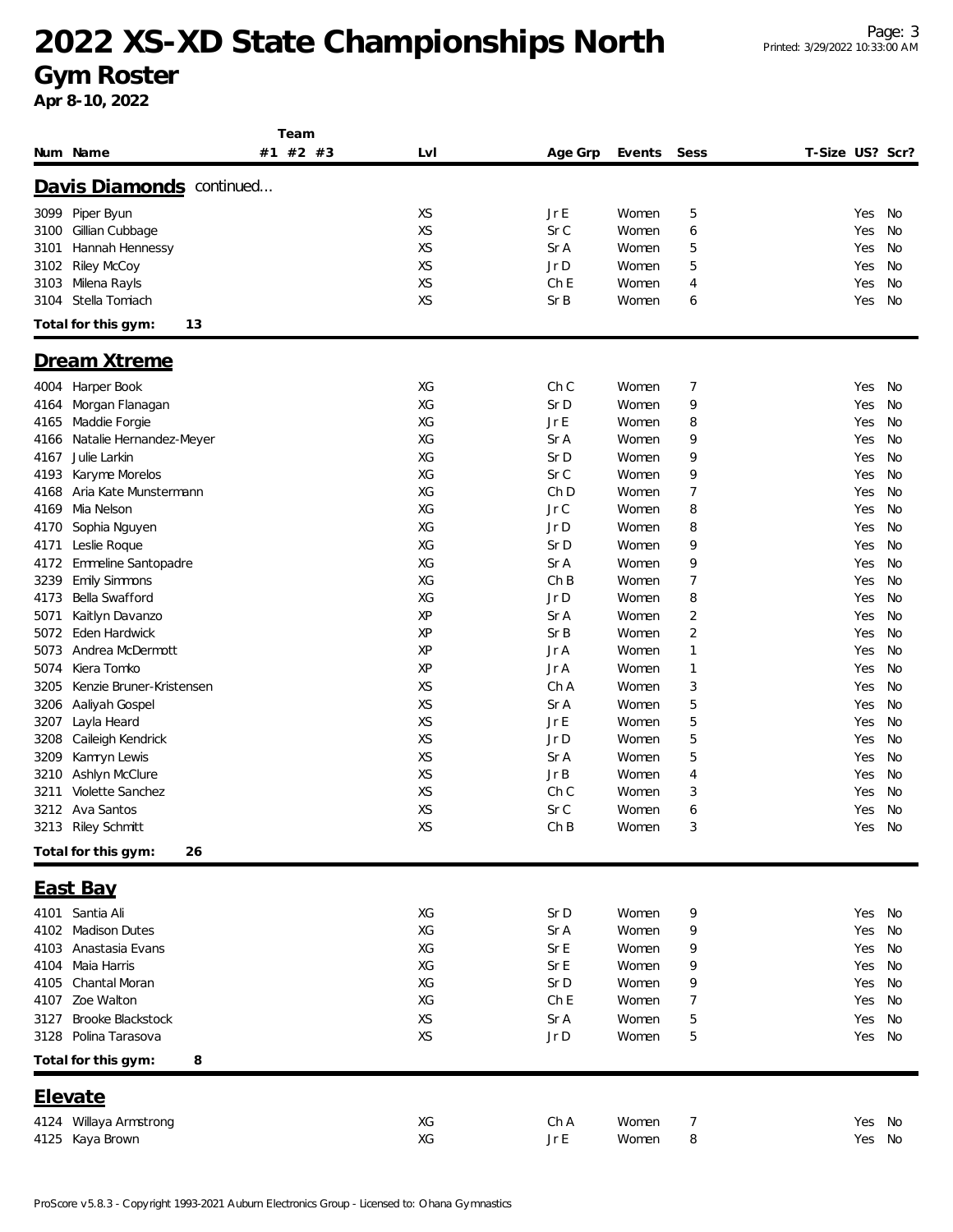#### **Gym Roster**

|              |                              | Team     |          |                 |                |                |                 |    |
|--------------|------------------------------|----------|----------|-----------------|----------------|----------------|-----------------|----|
|              | Num Name                     | #1 #2 #3 | LvI      | Age Grp         | Events         | Sess           | T-Size US? Scr? |    |
|              | Elevate continued            |          |          |                 |                |                |                 |    |
|              | Jocelyn Byars                |          | ХG       | Ch A            | Women          | 7              | Yes             | No |
| 4126         |                              |          | XG       | Jr C            | Women          | 8              | Yes             | No |
| 4145         | Kalea Condon                 |          | XG       | Jr B            | Women          | 8              | Yes             | No |
| 4127         | Miley Cooper<br>Ava DeGuzman |          | XG       | Ch A            |                |                |                 | No |
| 4128<br>4129 | Janessa Fabila               |          | XG       | Ch <sub>E</sub> | Women          | 7              | Yes             |    |
|              |                              |          |          |                 | Women          | 7              | Yes             | No |
| 4130         | Asha Flores de Winters       |          | ХG<br>ХG | ChB<br>Jr B     | Women<br>Women | 7              | Yes             | No |
| 4131         | Anna Floyd<br>Gemma Gibson   |          | ХG       | ChB             |                | 8<br>7         | Yes             | No |
| 4146         |                              |          |          |                 | Women          |                | Yes             | No |
| 4132         | Alicia Koussa                |          | ХG       | Jr C            | Women          | 8              | Yes             | No |
| 4133         | Monroe Kuney                 |          | XG       | Jr D            | Women          | 8              | Yes             | No |
| 4134         | Aaliyah Mc Grew              |          | XG       | Ch A            | Women          | 7              | Yes             | No |
| 4135         | Arielle McGrew               |          | XG       | ChB             | Women          | 7              | Yes             | No |
| 4136         | Sofia Millino                |          | XG       | SrB             | Women          | 9              | Yes             | No |
| 4137         | Asuka Monguchi               |          | XG       | Jr C            | Women          | 8              | Yes             | No |
| 4138         | Soraya Pavao                 |          | ХG       | Ch D            | Women          | 7              | Yes             | No |
| 4139         | Haven Pham                   |          | XG       | Ch C            | Women          | 7              | Yes             | No |
| 4147         | Allyson Puth                 |          | XG       | Jr E            | Women          | 8              | Yes             | No |
| 4140         | Olivia Richardson            |          | ХG       | Sr A            | Women          | 9              | Yes             | No |
| 4141         | Kacy Su                      |          | XG       | Ch C            | Women          | $\overline{7}$ | Yes             | No |
| 4142         | Julia Tedesco                |          | XG       | Jr E            | Women          | 8              | Yes             | No |
| 4143         | Paisley Vincent              |          | XG       | ChB             | Women          | $\overline{7}$ | Yes             | No |
| 4144         | Megan Wong                   |          | XG       | Jr E            | Women          | 8              | Yes             | No |
| 5045         | Ariana Barber                |          | XP       | Ch A            | Women          | 1              | Yes             | No |
| 5046         | Lirienne Cielo               |          | XP       | Jr B            | Women          | 1              | Yes             | No |
| 5047         | Na Zaria Griffin             |          | XP       | Ch A            | Women          | 1              | Yes             | No |
| 5048         | Emme Hitzeman                |          | XP       | Sr B            | Women          | 2              | Yes             | No |
| 5049         | Evie Lor                     |          | XP       | Ch A            | Women          | 1              | Yes             | No |
| 5050         | Alyssa Low-Imura             |          | XP       | Ch A            | Women          | 1              | Yes             | No |
| 5051         | Zoe Marino                   |          | XP       | Ch A            | Women          | 1              | Yes             | No |
| 5052         | Eliana Pavao                 |          | XP       | Sr A            | Women          | 2              | Yes             | No |
| 5053         | Isabela Richardson           |          | XP       | Jr A            | Women          | 1              | Yes             | No |
| 5054         | Sofia Richardson             |          | XP       | Jr A            | Women          | 1              | Yes             | No |
| 5055         | Kailey Schwartz              |          | XP       | Jr B            | Women          | 1              | Yes             | No |
| 5056         | Mia Sporleder                |          | XP       | SrB             | Women          | 2              | Yes             | No |
| 5057         | Lana Tobia                   |          | XP       | Jr A            | Women          | 1              | Yes             | No |
| 5058         | Emmalyn Weston               |          | XP       | Ch A            | Women          | 1              | Yes             | No |
| 3144         | Camila Avalos                |          | XS       | ChF             | Women          | 4              | Yes             | No |
| 3145         | Jasmine Baeza Rodas          |          | XS       | Sr D            | Women          | 6              | Yes             | No |
| 3146         | Maishia Baxter               |          | XS       | $JrC$           | Women          | 5              | Yes             | No |
| 3147         | Jaye Bright                  |          | XS       | Sr E            | Women          | 6              | Yes             | No |
| 3148         | Maya Brown                   |          | XS       | Ch C            | Women          | 3              | Yes             | No |
| 3149         | Shemi Brown-Dawson           |          | XS       | Sr D            | Women          | 6              | Yes             | No |
| 3150         | Kaitlyn Calmes               |          | XS       | ChF             | Women          | 4              | Yes             | No |
| 3230         | Kaylen Canardo               |          | XS       | ChF             | Women          | 4              | Yes             | No |
| 3151         | Kacie Charney                |          | XS       | Ch A            | Women          | 3              | Yes             | No |
| 3152         | Sydney Davis                 |          | XS       | Jr E            | Women          | 5              | Yes             | No |
| 3153         | Abigail Denton               |          | XS       | Jr D            | Women          | 5              | Yes             | No |
| 3154         | Melania Ebbert               |          | XS       | Sr A            | Women          | 5              | Yes             | No |
| 3155         | <b>Isabel Grimes</b>         |          | XS       | Sr D            | Women          | 6              | Yes             | No |
| 3156         | Scarlett Hamilton            |          | XS       | ChF             | Women          | 4              | Yes             | No |
| 3231         | Ella Ipson                   |          | XS       | Sr E            | Women          | 6              | Yes             | No |
| 3157         | Dalina Jackson               |          | XS       | Jr E            | Women          | 5              | Yes             | No |
|              | 3158 Skyla Kadoya            |          | XS       | Sr B            | Women          | 6              | Yes             | No |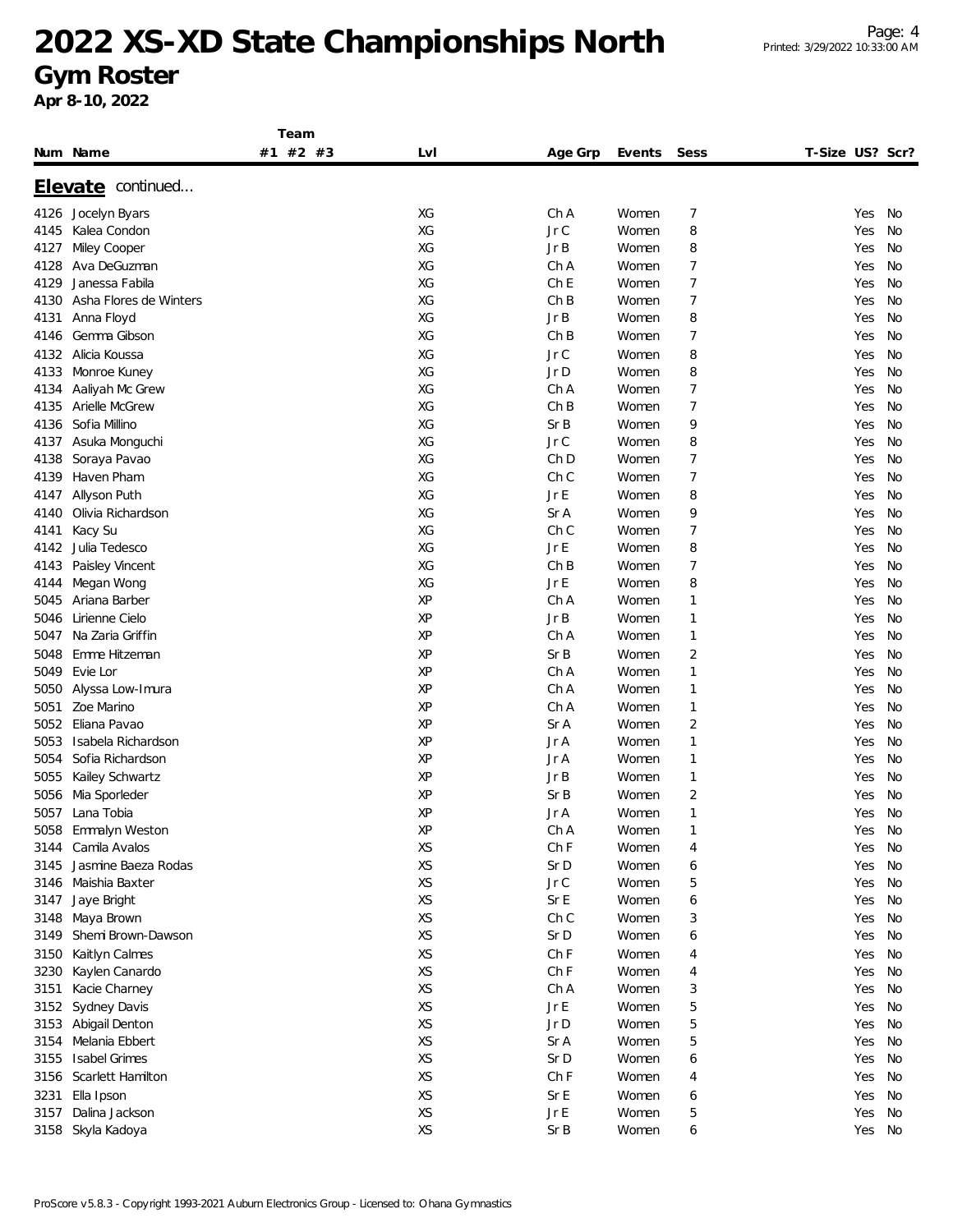#### **Gym Roster**

|                               | Team     |           |                 |                   |              |                 |    |  |
|-------------------------------|----------|-----------|-----------------|-------------------|--------------|-----------------|----|--|
| Num Name                      | #1 #2 #3 | Lvl       |                 | Age Grp<br>Events | Sess         | T-Size US? Scr? |    |  |
|                               |          |           |                 |                   |              |                 |    |  |
| Elevate continued             |          |           |                 |                   |              |                 |    |  |
| 3159 Avery Kim                |          | XS        | ChB             | Women             | 3            | Yes             | No |  |
| Adalyn Kiser<br>3160          |          | <b>XS</b> | Ch A            | Women             | 3            | Yes             | No |  |
| Elodie Kreys<br>3161          |          | XS        | ChB             | Women             | 3            | Yes             | No |  |
| Alexa Lepe Mendoza<br>3162    |          | <b>XS</b> | Ch A            | Women             | 3            | Yes             | No |  |
| Lizday Lugo-Valencia<br>3163  |          | XS        | Jr B            | Women             | 4            | Yes             | No |  |
| Ella MacLachlan<br>3164       |          | <b>XS</b> | ChB             | Women             | 3            | Yes             | No |  |
| Charlee Miller<br>3165        |          | XS        | Jr B            | Women             | 4            | Yes             | No |  |
| Camila Munoz<br>3166          |          | XS        | Jr A            | Women             | 4            | Yes             | No |  |
| My Nguyen<br>3167             |          | XS        | Ch D            | Women             | 3            | Yes             | No |  |
| Hannah Rice<br>3168           |          | XS        | Ch D            | Women             | 3            | Yes             | No |  |
| Jamilyn Rust<br>3169          |          | XS        | Sr E            | Women             | 6            | Yes             | No |  |
| 3232<br>Marliyah Scott        |          | XS        | $Jr$ $D$        | Women             | 5            | Yes             | No |  |
| Alana Sebastian<br>3170       |          | XS        | Ch C            | Women             | 3            | Yes             | No |  |
| Hannah Stensler<br>3171       |          | XS        | Sr A            | Women             | 5            | Yes             | No |  |
| Haley Stone<br>3172           |          | XS        | Jr A            | Women             | 4            | Yes             | No |  |
| 3173<br>Ava White             |          | XS        | Ch <sub>E</sub> | Women             | 4            | Yes             | No |  |
| Cecelia Zakar<br>3174         |          | XS        | Ch A            | Women             | 3            | Yes             | No |  |
|                               |          |           |                 |                   |              |                 |    |  |
| 72<br>Total for this gym:     |          |           |                 |                   |              |                 |    |  |
| <u>Empire</u>                 |          |           |                 |                   |              |                 |    |  |
| 4174 Ava Barkley              |          | XG        | Ch D            | Women             | 7            | Yes             | No |  |
| Olivia Desideri<br>4175       |          | XG        | Ch C            | Women             | 7            | Yes             | No |  |
| Ava Longo                     |          | XG        | Jr B            | Women             | 8            | Yes             | No |  |
| 4176<br>Makayla Smith<br>4177 |          | XG        | Jr B            | Women             | 8            | Yes             | No |  |
|                               |          | XG        | Jr A            | Women             | 8            | Yes             | No |  |
| 4178<br>Hailey Wetzstein      |          | XG        | Sr D            |                   | 9            | Yes             | No |  |
| Kally Wetzstein<br>4179       |          |           |                 | Women             |              |                 |    |  |
| Giana Bramhill<br>5075        |          | XP        | CH <sub>B</sub> | Women             | $\mathbf{1}$ | Yes             | No |  |
| Rylee Brown<br>5076           |          | XP        | CH <sub>B</sub> | Women             | $\mathbf{1}$ | Yes             | No |  |
| Olivia Hanley<br>5077         |          | ΧP        | Jr A            | Women             | $\mathbf{1}$ | Yes             | No |  |
| 5078<br>Kamryn Novelo         |          | XP        | CH <sub>B</sub> | Women             | 1            | Yes             | No |  |
| 5079<br><b>Avery Scott</b>    |          | XP        | Ch A            | Women             | 1            | Yes             | No |  |
| Total for this gym:<br>11     |          |           |                 |                   |              |                 |    |  |
| <u>Empower</u>                |          |           |                 |                   |              |                 |    |  |
|                               |          |           |                 |                   |              |                 |    |  |
| Kimberly Alvarado<br>4077     |          | XG        | Sr A            | Women             | 9            | Yes             | No |  |
| Terryann Fryer<br>4078        |          | XG        | Sr D            | Women             | 9            | Yes             | No |  |
| Elli Mudriyan<br>4079         |          | XG        | Ch <sub>E</sub> | Women             | 7            | Yes             | No |  |
| Jasmine Gonzalez<br>3091      |          | XS        | JrB             | Women             | 4            | Yes             | No |  |
| 3092 Kairaluchi Nwamuo        |          | XS        | Jr A            | Women             | 4            | Yes             | No |  |
| 3093 Josie Walker             |          | XS        | JrB             | Women             | 4            | Yes             | No |  |
| Total for this gym:<br>6      |          |           |                 |                   |              |                 |    |  |
|                               |          |           |                 |                   |              |                 |    |  |
| <u>Extreme</u>                |          |           |                 |                   |              |                 |    |  |
| 4064 Cailyn Kuebler           |          | XG        | Jr A            | Women             | 8            | Yes             | No |  |
| Chayla Kuebler<br>4160        |          | XG        | Jr A            | Women             | 8            | Yes             | No |  |
| Marlena Prosio<br>4161        |          | XG        | Ch E            | Women             | 7            | Yes             | No |  |
| Maya Ranade<br>4162           |          | XG        | Ch D            | Women             | 7            | Yes             | No |  |
| Charlotte Tharp<br>4163       |          | XG        | JrB             | Women             | 8            | Yes             | No |  |
| Lauren Limbird<br>5069        |          | ΧP        | Jr A            | Women             | 1            | Yes             | No |  |
| Lacey Rankin<br>5070          |          | XP        | Sr A            | Women             | 2            | Yes             | No |  |
| Adaline Crawford<br>3197      |          | XS        | Sr A            | Women             | 5            | Yes             | No |  |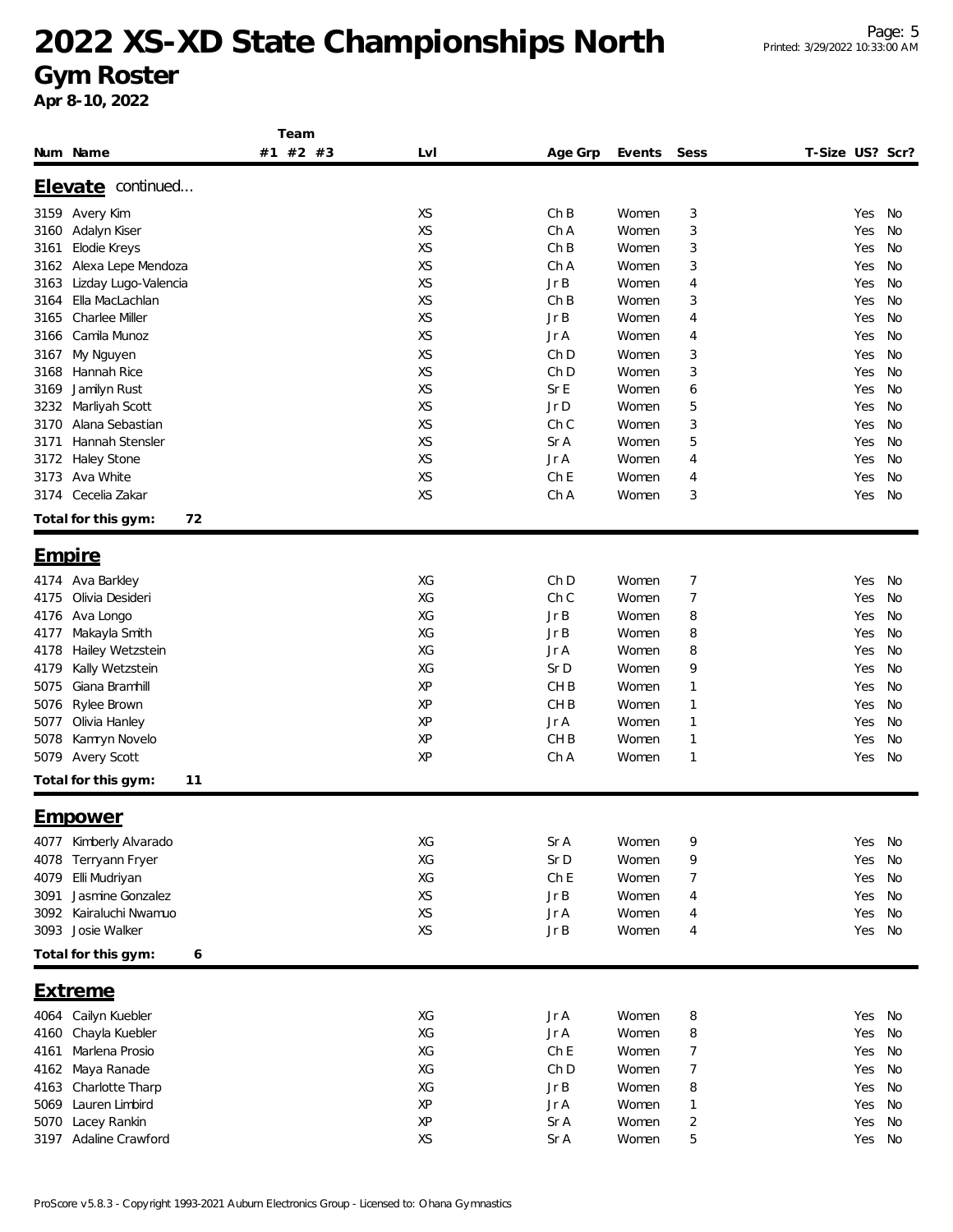**Gym Roster**

|                                  | Team     |           |         |        |                |                 |        |    |
|----------------------------------|----------|-----------|---------|--------|----------------|-----------------|--------|----|
| Num Name                         | #1 #2 #3 | LvI       | Age Grp | Events | Sess           | T-Size US? Scr? |        |    |
|                                  |          |           |         |        |                |                 |        |    |
| Extreme continued                |          |           |         |        |                |                 |        |    |
| Alani Estecoc<br>3198            |          | XS        | Sr A    | Women  | 5              | Yes             |        | No |
| Kendall Galliano<br>3199         |          | XS        | JrC     | Women  | 5              | Yes             |        | No |
| Evelyn Marshall<br>3200          |          | XS        | Ch C    | Women  | 3              | Yes             |        | No |
| Victoria Mendoza<br>3217         |          | XS        | Ch C    | Women  | 3              | Yes             |        | No |
| Ally Paetz<br>3201               |          | XS        | Jr D    | Women  | 5              | Yes             |        | No |
| Zoey Stella<br>3202              |          | XS        | Ch E    | Women  | 4              | Yes             |        | No |
| June Wademan<br>3203             |          | <b>XS</b> | JrB     | Women  | 4              | Yes             |        | No |
| Total for this gym:<br>15        |          |           |         |        |                |                 |        |    |
|                                  |          |           |         |        |                |                 |        |    |
| $F$ lip 2 It                     |          |           |         |        |                |                 |        |    |
| Kitty Koch<br>4065               |          | XG        | Sr B    | Women  | 9              | Yes             |        | No |
| Ellie Saunders<br>4066           |          | XG        | Jr C    | Women  | 8              | Yes             |        | No |
| Claire Sheidenberger<br>4067     |          | XG        | Sr D    | Women  | 9              | Yes             |        | No |
| Elyse Smith<br>4068              |          | XG        | Jr D    | Women  | 8              | Yes             |        | No |
| Bella Cademarti<br>3064          |          | XS        | Jr E    | Women  | 5              | Yes             |        | No |
| Rayah Hammi<br>3065              |          | XS        | Jr E    | Women  | 5              | Yes             |        | No |
| Piper Kimbrough<br>3066          |          | XS        | Jr C    | Women  | 5              | Yes             |        | No |
| Abi Kumar<br>3067                |          | <b>XS</b> | Jr E    | Women  | 5              | Yes             |        | No |
| Natalie Luna<br>3068             |          | XS        | Sr C    | Women  | 6              | Yes             |        | No |
| Myla Moore<br>3069               |          | XS        | Jr A    | Women  | 4              | Yes             |        | No |
|                                  |          | XS        |         |        |                |                 |        | No |
| 3070<br>Kaia Nguyen              |          |           | Jr A    | Women  | 4              | Yes             |        |    |
| Ellie Rounds<br>3071             |          | XS        | Sr B    | Women  | 6              | Yes             |        | No |
| Dior Smith<br>3072               |          | XS        | SrB     | Women  | 6              | Yes             |        | No |
| Total for this gym:<br>13        |          |           |         |        |                |                 |        |    |
| <b>Four Stars</b>                |          |           |         |        |                |                 |        |    |
| 4182 Aria Batiste                |          | XG        | Ch D    | Women  |                | Yes             |        | No |
|                                  |          |           |         |        | 7              |                 |        |    |
| Victoria Calica Sayo<br>4183     |          | XG        | Jr E    | Women  | 8              | Yes             |        | No |
| Ava Levias<br>4184               |          | XG        | ChB     | Women  | 7              | Yes             |        | No |
| Addy Ramos<br>4185               |          | XG        | Jr D    | Women  | 8              | Yes             |        | No |
| Alana Ruiz<br>4186               |          | ХG        | Ch D    | Women  | 7              | Yes             |        | No |
| Talia Carranza<br>5081           |          | XP        | Sr B    | Women  | 2              | Yes             |        | No |
| 5082 Jaden Evans                 |          | XP        | Jr B    | Women  | 1              |                 | Yes No |    |
| 5083 Mandy Miller                |          | ΧP        | JrB     | Women  | 1              |                 | Yes No |    |
| Jalia Al-Hakim<br>3218           |          | XS        | Jr C    | Women  | 5              | Yes             |        | No |
| Auyanna Harrison<br>3219         |          | XS        | Ch D    | Women  | 3              | Yes             |        | No |
| Reagan Langley<br>3220           |          | XS        | Ch F    | Women  | 4              | Yes             |        | No |
| <b>Billie Lockett</b><br>3221    |          | XS        | Ch E    | Women  | 4              | Yes             |        | No |
| Mercedes Marquez<br>3222         |          | XS        | Ch F    | Women  | 4              | Yes             |        | No |
| Ruhi Naicker<br>3223             |          | XS        | Sr E    | Women  | 6              | Yes             |        | No |
| Amerika Parache<br>3224          |          | XS        | Ch F    | Women  | 4              |                 | Yes No |    |
| Total for this gym:<br>15        |          |           |         |        |                |                 |        |    |
|                                  |          |           |         |        |                |                 |        |    |
| <b>Golden Bear</b>               |          |           |         |        |                |                 |        |    |
| 6001 Cecily Bell                 |          | XD        | Junior  | Women  | 2              |                 | Yes No |    |
| 6002<br>Uma Kiyawat              |          | XD        | Child   | Women  | $\overline{c}$ | Yes             |        | No |
| 6003<br>CamHan Ngo               |          | XD        | Child   | Women  | 2              | Yes             |        | No |
| Hanna Nguyen<br>6004             |          | XD        | Junior  | Women  | 2              | Yes             |        | No |
| Sabine Rosen<br>6005             |          | XD        | Child   | Women  | $\overline{c}$ | Yes             |        | No |
| Clara Bartlett<br>4008           |          | XG        | SrE     | Women  | 9              | Yes             |        | No |
| Julianna Calahong-Zamora<br>4009 |          | XG        | Jr C    | Women  | 8              | Yes             |        | No |
|                                  |          |           |         |        |                |                 |        |    |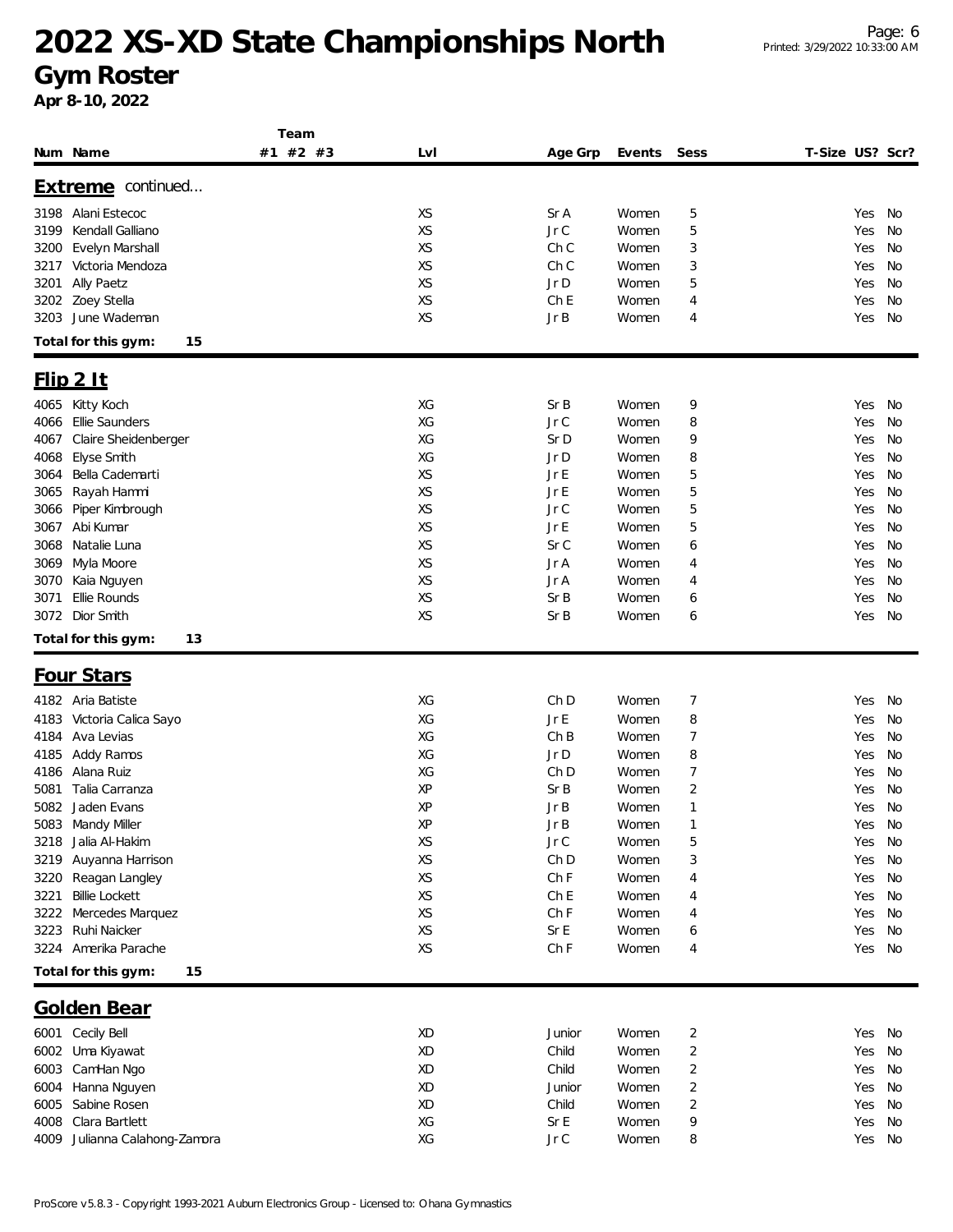#### **Gym Roster**

|      |                           | Team     |           |                 |        |                         |                 |           |
|------|---------------------------|----------|-----------|-----------------|--------|-------------------------|-----------------|-----------|
|      | Num Name                  | #1 #2 #3 | Lvl       | Age Grp         | Events | Sess                    | T-Size US? Scr? |           |
|      |                           |          |           |                 |        |                         |                 |           |
|      | Golden Bear continued     |          |           |                 |        |                         |                 |           |
|      | 4010 Kathryn Daly         |          | XG        | Sr C            | Women  | 9                       | Yes             | No        |
| 4012 | Bryn Garcia-Gentry        |          | XG        | Sr D            | Women  | 9                       | Yes             | No        |
| 4013 | Jolie Gensler             |          | XG        | Jr E            | Women  | 8                       | Yes             | No        |
| 4014 | Aileen Gomez              |          | XG        | Jr D            | Women  | 8                       | Yes             | No        |
| 4011 | Isla Hager                |          | XG        | Sr E            | Women  | 9                       | Yes             | No        |
| 4015 | Naomi Sawadogo            |          | XG        | ChE             | Women  | 7                       | Yes             | No        |
| 4016 | Margo Weber               |          | XG        | Sr C            | Women  | 9                       | Yes             | No        |
| 4017 | Ella Winnicki             |          | XG        | Jr E            | Women  | 8                       | Yes             | No        |
| 5004 | Alayna Dickerson          |          | XP        | Sr A            | Women  | 2                       | Yes             | No        |
| 5005 | Leila Dubon               |          | XP        | Sr C            | Women  | $\overline{2}$          | Yes             | No        |
| 5006 | Ginger Gardner            |          | XP        | Sr C            | Women  | $\overline{2}$          | Yes             | No        |
| 5090 | Amber Jaffery             |          | XP        | Jr B            | Women  | 1                       | Yes             | No        |
| 5008 | Kiley Martz               |          | XP        | JrB             | Women  | 1                       | Yes             | No        |
| 5009 | Riya Moorthy              |          | XP        | Sr A            | Women  | 2                       | Yes             | No        |
| 5010 | <b>Tallulah Owsley</b>    |          | XP        | Jr B            | Women  | 1                       | Yes             | No        |
| 5011 | Tasya Xiao                |          | XP        | Jr B            | Women  | 1                       | Yes             | No        |
| 3001 | Gloria Bell               |          | <b>XS</b> | SrB             | Women  | 6                       | Yes             | No        |
| 3002 | Ryan Bissell              |          | XS        | ChE             | Women  | 4                       | Yes             | No        |
| 3003 | Sophie Bowyer             |          | <b>XS</b> | Sr D            | Women  | 6                       | Yes             | No        |
| 3004 | Maya Campion              |          | XS        | Sr C            | Women  | 6                       | Yes             | No        |
| 3005 | Sascha Chou               |          | <b>XS</b> | Jr E            | Women  | 5                       | Yes             | No        |
| 3006 | Lily Colbert              |          | XS        | Sr D            | Women  | 6                       | Yes             | No        |
| 3007 | Lily Danielyan            |          | <b>XS</b> | Sr A            | Women  | 5                       | Yes             | No        |
| 3008 | Koda Davis                |          | XS        | Ch <sub>D</sub> | Women  | 3                       | Yes             | No        |
| 3009 | Zazie Duchene             |          | XS        | Sr D            | Women  | 6                       | Yes             | No        |
| 3010 | Lucy Green                |          | XS        | Jr E            | Women  | 5                       | Yes             | No        |
| 3011 | Scarlett He               |          | XS        | Sr D            | Women  | 6                       | Yes             | No        |
| 3012 | Sonia Hochschild          |          | XS        | Sr D            | Women  | 6                       | Yes             | No        |
| 3013 | Ellie McCormick           |          | XS        | Jr C            | Women  | 5                       | Yes             | No        |
| 3014 | Eliza McGlashan           |          | XS        | Sr E            | Women  | 6                       | Yes             | No        |
| 3016 | Avery Ragon               |          | XS        | Jr D            | Women  | 5                       | Yes             | No        |
| 3017 | Cassidy Reid              |          | XS        | Jr C            | Women  | 5                       | Yes             | No        |
| 3018 | Lucy Schwartz             |          | XS        | Jr D            | Women  | 5                       | Yes             | No        |
| 3019 | Hannah Slattery-Weisberg  |          | XS        | Sr B            | Women  | 6                       | Yes             | No        |
|      | Total for this gym:<br>41 |          |           |                 |        |                         |                 |           |
|      |                           |          |           |                 |        |                         |                 |           |
|      | <b>Gymnastics Zone</b>    |          |           |                 |        |                         |                 |           |
| 4031 | Peyton Anderson           |          | XG        | Jr C            | Women  | 8                       | Yes             | No        |
| 4032 | Aimee Bardouski           |          | XG        | Sr B            | Women  | 9                       | Yes             | <b>No</b> |
| 4033 | Nora Bottari              |          | XG        | Ch A            | Women  | 7                       | Yes             | No        |
| 4034 | Chloe Craig               |          | XG        | Sr D            | Women  | 9                       | Yes             | No        |
| 4035 | Arden Galante             |          | XG        | Jr B            | Women  | 8                       | Yes             | No        |
| 4036 | Cara Hamilton             |          | XG        | Jr D            | Women  | 8                       | Yes             | No        |
| 4037 | Emily McConn              |          | XG        | Jr E            | Women  | 8                       | Yes             | No        |
| 4038 | Audrey Mouriski           |          | XG        | Ch C            | Women  | 7                       | Yes             | No        |
| 4039 | Violette Ocasio           |          | XG        | Ch A            | Women  | 7                       | Yes             | No        |
| 4040 | Isabella Shackford        |          | XG        | Jr C            | Women  | 8                       | Yes             | No        |
| 5018 | Stella Bottari            |          | XP        | CH <sub>B</sub> | Women  | 1                       | Yes             | No        |
| 5019 | Abigail Lair              |          | XP        | Sr A            | Women  | $\overline{\mathbf{c}}$ | Yes             | No        |
| 5020 | Maggie Moy                |          | XP        | Jr B            | Women  | 1                       | Yes             | No        |
| 5021 | Sophie Nassiri            |          | XP        | Sr C            | Women  | $\overline{2}$          | Yes             | No        |
|      | 5022 Jocelyn Rock         |          | XP        | JrB             | Women  | 1                       | Yes             | No        |
|      |                           |          |           |                 |        |                         |                 |           |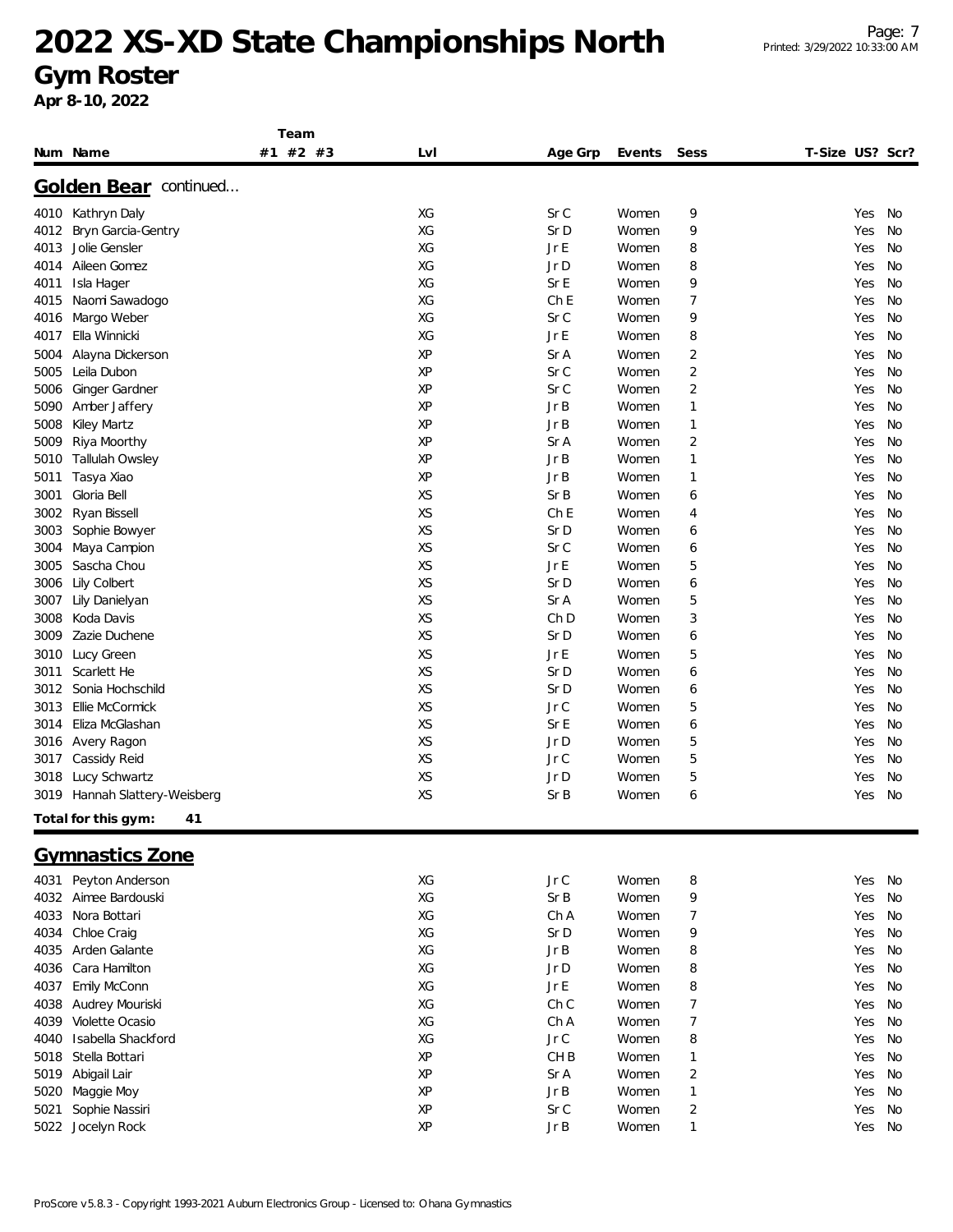**Gym Roster**

|                             | Team     |           |                 |        |              |                 |        |    |
|-----------------------------|----------|-----------|-----------------|--------|--------------|-----------------|--------|----|
| Num Name                    | #1 #2 #3 | Lvl       | Age Grp         | Events | Sess         | T-Size US? Scr? |        |    |
|                             |          |           |                 |        |              |                 |        |    |
| Gymnastics Zone continued   |          |           |                 |        |              |                 |        |    |
| 3043 Haruko Agress          |          | XS        | Sr A            | Women  | 5            |                 | Yes    | No |
| Aly Cuevas Sanchez<br>3044  |          | XS        | Sr E            | Women  | 6            |                 | Yes    | No |
| Pamela Delgado<br>3045      |          | XS        | Sr E            | Women  | 6            |                 | Yes    | No |
| <b>Lilly Dudley</b><br>3046 |          | XS        | Ch E            | Women  | 4            |                 | Yes    | No |
| Ashley Gerenser<br>3047     |          | <b>XS</b> | Jr E            | Women  | 5            |                 | Yes    | No |
| Emma Griffin<br>3048        |          | XS        | Jr D            | Women  | 5            |                 | Yes    | No |
| 3049<br>Savanna Hardcastle  |          | XS        | Jr D            | Women  | 5            |                 | Yes    | No |
| 3050<br>Lulu Livingston     |          | XS        | Jr E            | Women  | 5            |                 | Yes    | No |
| Aly Ortiz<br>3051           |          | XS        | Jr E            | Women  | 5            |                 | Yes    | No |
| 3052 Ashley Wallace         |          | XS        | Ch F            | Women  | 4            |                 | Yes    | No |
| 25<br>Total for this gym:   |          |           |                 |        |              |                 |        |    |
|                             |          |           |                 |        |              |                 |        |    |
| <u>iGYM</u>                 |          |           |                 |        |              |                 |        |    |
| 3233 Allie Forde            |          | XS        | Ch D            | Women  | 3            |                 | Yes    | No |
| Lydia Foster<br>3234        |          | XS        | Sr E            | Women  | 5            |                 | Yes    | No |
| Rylee Haynes<br>3235        |          | XS        | Ch D            | Women  | 3            |                 | Yes    | No |
| Ryah Kellogg<br>3236        |          | XS        | Jr A            | Women  | 4            |                 | Yes    | No |
| Jacquelyn Manning<br>3237   |          | XS        | Ch E            | Women  | 4            |                 | Yes    | No |
| Corilie Starr<br>3238       |          | XS        | Jr C            | Women  | 5            |                 | Yes    | No |
| Total for this gym:<br>6    |          |           |                 |        |              |                 |        |    |
|                             |          |           |                 |        |              |                 |        |    |
| <u>Impact</u>               |          |           |                 |        |              |                 |        |    |
| Jenna Bergen<br>3119        |          | XS        | Jr A            | Women  | 4            |                 | Yes    | No |
| Rylee Deherrera<br>3120     |          | XS        | Jr D            | Women  | 5            |                 | Yes    | No |
| Ava Farinias<br>3121        |          | XS        | Jr D            | Women  | 5            |                 | Yes    | No |
| Madison Frame<br>3122       |          | XS        | Sr C            | Women  | 6            |                 | Yes    | No |
| Molly Hobson<br>3123        |          | XS        | Ch C            | Women  | 3            |                 | Yes    | No |
| Kaylee Oltmanns<br>3124     |          | XS        | Ch F            | Women  | 4            |                 | Yes    | No |
| Natalie Solari<br>3125      |          | XS        | Jr A            | Women  | 4            |                 | Yes    | No |
| Tessala Wentzel<br>3126     |          | XS        | Ch C            | Women  | 3            |                 | Yes    | No |
| Total for this gym:<br>8    |          |           |                 |        |              |                 |        |    |
|                             |          |           |                 |        |              |                 |        |    |
| <u>International</u>        |          |           |                 |        |              |                 |        |    |
| Shyanne Comstock<br>4187    |          | XG        | Ch E            | Women  | 7            |                 | Yes No |    |
| Audrey Hamilton<br>4188     |          | XG        | Sr E            | Women  | 9            |                 | Yes    | No |
| Bailey Kapic<br>4189        |          | XG        | Sr C            | Women  | 9            |                 | Yes    | No |
| Kristina Kristof<br>4190    |          | XG        | Jr E            | Women  | 8            |                 | Yes    | No |
| Lea La<br>4191              |          | XG        | Jr A            | Women  | 8            |                 | Yes    | No |
| Amari Wilson<br>4192        |          | XG        | Jr B            | Women  | 8            |                 | Yes    | No |
| Estrella Garcia<br>5084     |          | ΧP        | CH <sub>B</sub> | Women  | $\mathbf{1}$ |                 | Yes    | No |
| 5085<br>Kapri Marvin        |          | XP        | CH <sub>B</sub> | Women  | $\mathbf{1}$ |                 | Yes    | No |
| 5086<br>Claire Ruffing      |          | XP        | Ch A            | Women  | $\mathbf{1}$ |                 | Yes    | No |
| Rachel Yevtukh<br>5087      |          | XP        | Ch A            | Women  | $\mathbf{1}$ |                 | Yes    | No |
| Lucy Gillen<br>3225         |          | XS        | Sr B            | Women  | 6            |                 | Yes    | No |
| Abi Houston<br>3226         |          | XS        | Jr A            | Women  | 4            |                 | Yes    | No |
| Alyssa Reynon<br>3227       |          | XS        | JrB             | Women  | 4            |                 | Yes    | No |
| 3228<br>Maile Reynon        |          | XS        | Sr D            | Women  | 6            |                 | Yes    | No |
| Jireh Temple<br>3229        |          | XS        | JrB             | Women  | 4            |                 | Yes    | No |
|                             |          |           |                 |        |              |                 |        |    |
| Total for this gym:<br>15   |          |           |                 |        |              |                 |        |    |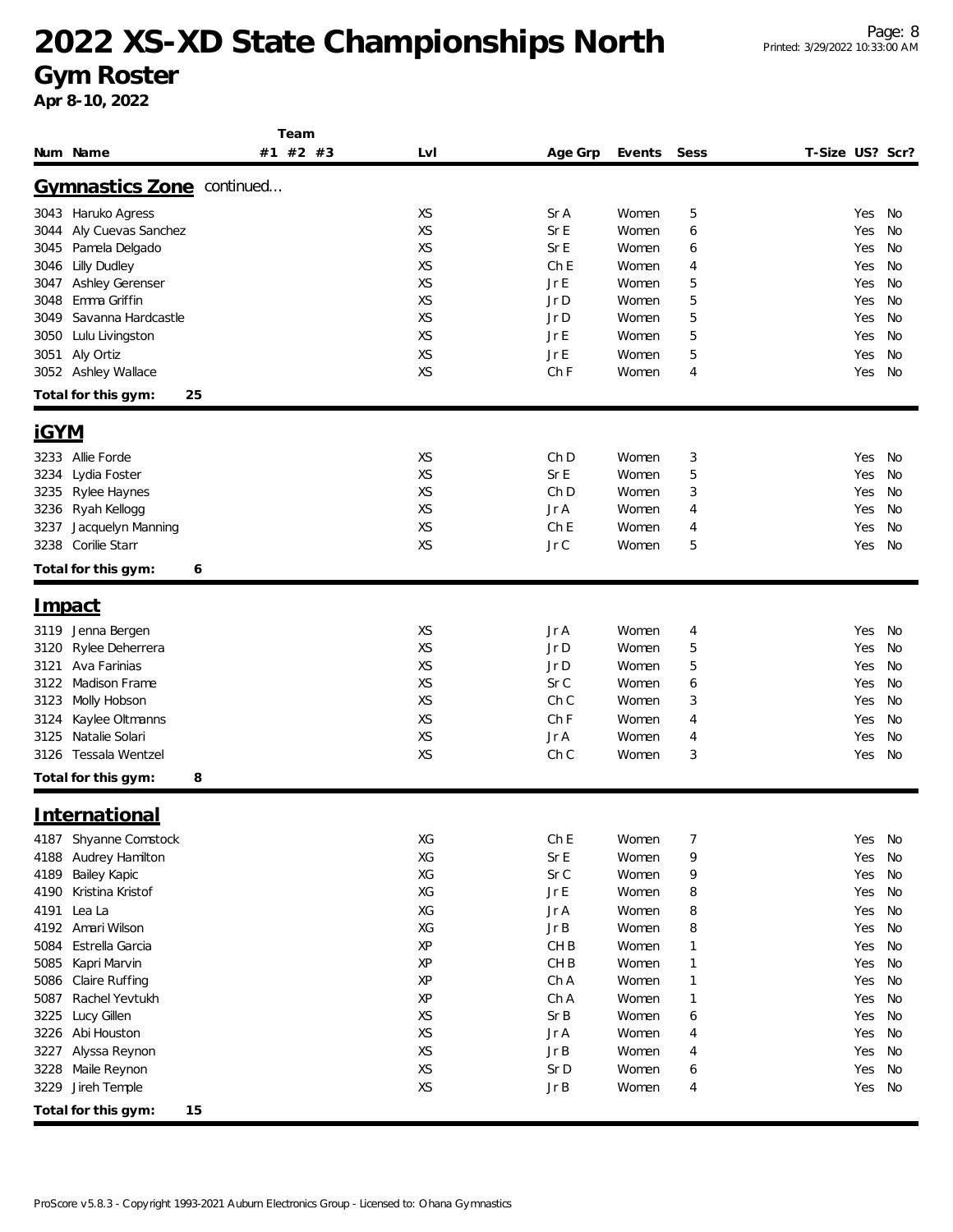### **Gym Roster**

|              |                                  | Team     |           |                         |                |                         |                 |          |
|--------------|----------------------------------|----------|-----------|-------------------------|----------------|-------------------------|-----------------|----------|
|              | Num Name                         | #1 #2 #3 | LvI       | Age Grp                 | Events         | Sess                    | T-Size US? Scr? |          |
|              | <u>Inversion</u>                 |          |           |                         |                |                         |                 |          |
|              |                                  |          |           |                         |                |                         |                 |          |
| 6015         | Izzy Giunta                      |          | <b>XD</b> | Child                   | Women          | $\overline{\mathbf{c}}$ | Yes             | No       |
| 4148         | Anna Annesley                    |          | XG        | Ch <sub>C</sub>         | Women          | 7                       | Yes             | No       |
| 4149         | Memphis Baughman                 |          | XG<br>XG  | Jr E<br>Ch <sub>E</sub> | Women          | 8                       | Yes             | No<br>No |
| 4150<br>4151 | Myelena Cabral<br>Parker Collins |          | XG        | Ch A                    | Women<br>Women | 7<br>7                  | Yes<br>Yes      | No       |
| 4152         | Izzy Cowen                       |          | ХG        | Jr A                    | Women          | 8                       | Yes             | No       |
| 4153         | <b>Winter Crawford</b>           |          | XG        | Jr C                    | Women          | 8                       | Yes             | No       |
| 4154         | Frankie Franchini                |          | ХG        | Ch C                    | Women          | 7                       | Yes             | No       |
| 4155         | Giada Lancellotti                |          | ХG        | ChB                     | Women          | 7                       | Yes             | No       |
| 4156         | Adeline Lucksinger               |          | XG        | Ch C                    | Women          | 7                       | Yes             | No       |
| 4157         | Cassie Marion                    |          | XG        | Ch A                    | Women          | $\overline{7}$          | Yes             | No       |
| 4158         | Julia Paul                       |          | XG        | ChB                     | Women          | 7                       | Yes             | No       |
| 4159         | Addy Stephen                     |          | XG        | Ch C                    | Women          | $\overline{7}$          | Yes             | No       |
| 5059         | Lola Cochrane                    |          | XP        | Sr B                    | Women          | 2                       | Yes             | No       |
| 5060         | Madaline Giunta                  |          | XP        | CH <sub>B</sub>         | Women          | 1                       | Yes             | No       |
| 5061         | Scarlett Hart                    |          | XP        | Sr A                    | Women          | 2                       | Yes             | No       |
| 5062         | Gabby Lancellotti                |          | XP        | Jr A                    | Women          | 1                       | Yes             | No       |
| 5063         | Abigail Sandorff                 |          | XP        | SrB                     | Women          | 2                       | Yes             | No       |
| 3175         | Elyse Baer                       |          | XS        | Ch D                    | Women          | 3                       | Yes             | No       |
| 3176         | Sarina Chua                      |          | XS        | ChB                     | Women          | 3                       | Yes             | No       |
| 3177         | Koko Cowen                       |          | XS        | Ch D                    | Women          | 3                       | Yes             | No       |
| 3178         | Emma Dross                       |          | XS        | Ch <sub>D</sub>         | Women          | 3                       | Yes             | No       |
| 3179         | Juliana Eide                     |          | XS        | Jr A                    | Women          | 4                       | Yes             | No       |
| 3180         | Kaya Ferry                       |          | XS        | Jr A                    | Women          | 4                       | Yes             | No       |
| 3181         | Mabel Hardy                      |          | XS        | Ch <sub>D</sub>         | Women          | 3                       | Yes             | No       |
| 3182         | Harlow Hebert                    |          | XS        | Ch A                    | Women          | 3                       | Yes             | No       |
| 3183         | Alyssa Idell                     |          | XS        | ChB                     | Women          | 3                       | Yes             | No       |
| 3184         | Sienna Keeney                    |          | XS        | Ch A                    | Women          | 3                       | Yes             | No       |
| 3185         | Brynn Malone                     |          | XS        | Ch E                    | Women          | 4                       | Yes             | No       |
| 3186         | <b>Briseis Matsumoto</b>         |          | XS        | Ch A                    | Women          | 3                       | Yes             | No       |
| 3188         | Evelyn Randolph                  |          | XS        | Ch B                    | Women          | 3                       | Yes             | No       |
| 3189         | Nadine Roverud                   |          | XS        | ChB                     | Women          | 3                       | Yes             | No       |
| 3190         | Quina Schultz Quincy             |          | XS        | Jr B                    | Women          | 4                       | Yes             | No       |
| 3191         | Mehana Tomolillo                 |          | XS        | Jr A                    | Women          | 4                       | Yes             | No       |
|              | 3192 Hailey Turk                 |          | XS        | ChB                     | Women          | 3                       | Yes             | No       |
|              | 3194 Eastlynn Weed               |          | XS        | Ch B                    | Women          | 3                       |                 | Yes No   |
|              | Total for this gym:<br>36        |          |           |                         |                |                         |                 |          |
|              |                                  |          |           |                         |                |                         |                 |          |
|              | <b>Marin Elite</b>               |          |           |                         |                |                         |                 |          |
|              | 4113 Tayte Burnes                |          | XG        | Ch A                    | Women          | $\overline{7}$          | Yes             | No       |
| 4114         | Amelia Driver                    |          | XG        | ChE                     | Women          | $\overline{7}$          | Yes             | No       |
| 4115         | Edie Levin                       |          | XG        | Sr C                    | Women          | 9                       | Yes             | No       |
|              | 4116 Claudett Martin             |          | XG        | Sr E                    | Women          | 9                       | Yes             | No       |
| 4117         | Gabriella Monardi                |          | XG        | Sr C                    | Women          | 9                       | Yes             | No       |
| 4118         | Sophie Prussia                   |          | XG        | Sr B                    | Women          | 9                       | Yes             | No       |
| 4119         | Chelsea Sugarman                 |          | XG        | Jr D                    | Women          | 8                       | Yes             | No       |
| 4120         | Cathrine Warga                   |          | XG        | Sr B                    | Women          | 9                       | Yes             | No       |
|              | 5043 Ali Jampol                  |          | XP        | Jr A                    | Women          | 1                       | Yes             | No       |
|              | 5042 Carter West                 |          | XP        | Sr C                    | Women          | 2                       | Yes             | No       |
|              | Total for this gym:<br>10        |          |           |                         |                |                         |                 |          |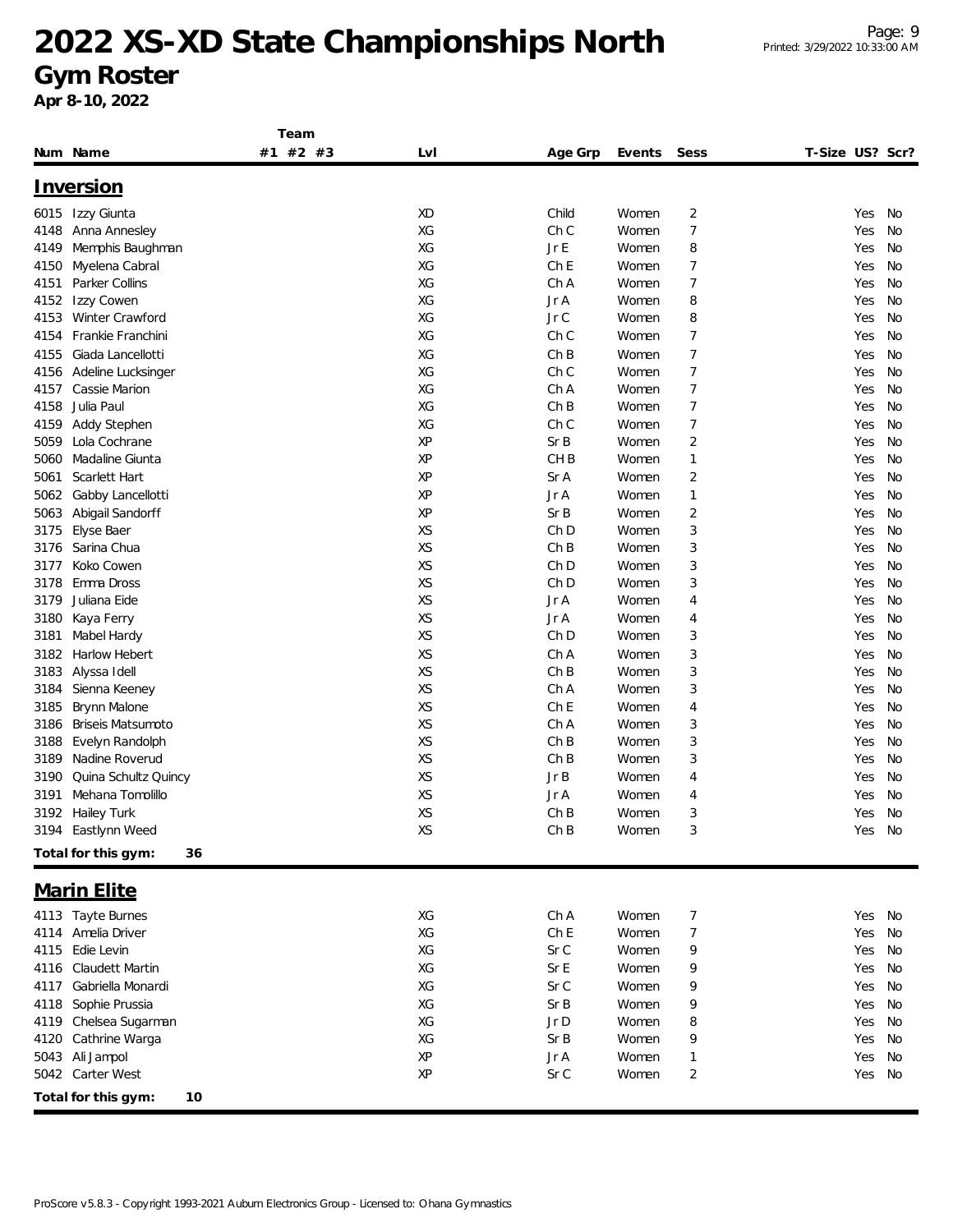**Gym Roster**

|      |                           | Team     |     |                 |        |                |                 |        |           |
|------|---------------------------|----------|-----|-----------------|--------|----------------|-----------------|--------|-----------|
|      | Num Name                  | #1 #2 #3 | LvI | Age Grp         | Events | Sess           | T-Size US? Scr? |        |           |
|      | <u>Miyaqi</u>             |          |     |                 |        |                |                 |        |           |
| 6014 | Mikala Rose               |          | XD  | Child           | Women  | $\overline{2}$ |                 | Yes    | No        |
|      |                           |          |     | Ch C            | Women  |                |                 |        |           |
| 4121 | Lilia Grutzmacher         |          | XG  |                 |        | $\overline{7}$ |                 | Yes    | No        |
| 4122 | Penny Grutzmacher         |          | XG  | Jr E            | Women  | 8              |                 | Yes    | No        |
| 4123 | Olivia Purviance          |          | XG  | Jr D            | Women  | 8              |                 | Yes    | No        |
| 5044 | Aly Demere                |          | XP  | CH <sub>B</sub> | Women  | $\mathbf{1}$   |                 | Yes    | No        |
| 3141 | Cylia Clark               |          | XS  | ChB             | Women  | 3              |                 | Yes    | No        |
| 3142 | Wynzday Harris            |          | XS  | Jr C            | Women  | 5              |                 | Yes    | No        |
| 3143 | Zoey Murren               |          | XS  | Jr A            | Women  | 4              |                 | Yes    | No        |
|      | 8<br>Total for this gym:  |          |     |                 |        |                |                 |        |           |
|      | <b>NorCal Elite</b>       |          |     |                 |        |                |                 |        |           |
| 4085 | Harper Braden             |          | XG  | Ch A            | Women  | 7              |                 | Yes    | No        |
| 4084 | Zoey Grah                 |          | XG  | Ch <sub>D</sub> | Women  | 7              |                 | Yes    | No        |
| 4083 | Brooke Pohrman            |          | XG  | Jr B            | Women  | 8              |                 | Yes    | <b>No</b> |
| 4082 | Dani Quigley              |          | XG  | Jr C            | Women  | 8              |                 | Yes    | No        |
| 4081 | Tatum Simon               |          | XG  | Ch C            | Women  | 7              |                 | Yes    | No        |
| 4080 | Yessenia Vega Sanchez     |          | XG  | ChB             | Women  | $\overline{7}$ |                 | Yes    | No        |
| 5032 | Abigail Gheen             |          | XP  | Jr A            | Women  | $\mathbf{1}$   |                 | Yes    | No        |
| 5031 | Christiana Mandache       |          | XP  | Sr B            |        |                |                 |        |           |
|      |                           |          |     |                 | Women  | $\mathbf{1}$   |                 | Yes    | No        |
| 5028 | Clair Preisser            |          | XP  | Sr B            | Women  | $\overline{2}$ |                 | Yes    | No        |
| 3063 | Elliana Avila-Louangrath  |          | XS  | ChB             | Women  | 3              |                 | Yes    | No        |
| 3140 | Kolby Campbell            |          | XS  | Ch A            | Women  | 3              |                 | Yes    | No        |
| 3139 | Serene Dank               |          | XS  | Ch D            | Women  | 3              |                 | Yes    | <b>No</b> |
| 3138 | Hailee Garman             |          | XS  | Ch C            | Women  | 3              |                 | Yes    | No        |
| 3137 | Annabelle Lynn            |          | XS  | Ch C            | Women  | 3              |                 | Yes    | No        |
| 3136 | Marley Lynn               |          | XS  | Ch A            | Women  | 3              |                 | Yes    | No        |
| 3135 | Atalie Norman             |          | XS  | JrB             | Women  | 6              |                 | Yes    | No        |
| 3134 | Sascha Norman             |          | XS  | Sr B            | Women  | 6              |                 | Yes    | No        |
| 3133 | Addie Strickland          |          | XS  | Ch A            | Women  | 3              |                 | Yes    | No        |
|      | 3132 Kinley Wilson        |          | XS  | Jr D            | Women  | 5              |                 | Yes    | No        |
|      | Total for this gym:<br>19 |          |     |                 |        |                |                 |        |           |
|      | <b>North Bay</b>          |          |     |                 |        |                |                 |        |           |
|      | 4007 Lila Fortner         |          | XG  | Sr B            | Women  | 9              |                 | Yes No |           |
| 4006 | Elysha Gamboa             |          | XG  | Ch A            | Women  | $\overline{7}$ |                 | Yes    | No        |
| 4005 | Sophie Golsan             |          | XG  | Sr E            | Women  | 9              |                 | Yes    | No        |
|      |                           |          |     |                 |        |                |                 |        |           |
| 4089 | Keahi Jones               |          | XG  | Sr A            | Women  | 9              |                 | Yes    | No        |
| 4086 | Michelle Perez            |          | XG  | Jr E            | Women  | 8              |                 | Yes    | No        |
| 4087 | Jayde Roman               |          | XG  | Jr B            | Women  | 8              |                 | Yes    | No        |
| 4088 | Charli Stevenson          |          | XG  | Jr A            | Women  | 8              |                 | Yes    | No        |
| 4048 | Brandi-Janaye Thornton    |          | XG  | ChB             | Women  | 7              |                 | Yes    | No        |
| 5001 | Jillian D'Ambrosi         |          | ΧP  | Sr C            | Women  | $\overline{2}$ |                 | Yes    | No        |
|      | 5002 Alyssa Hall          |          | XP  | Jr A            | Women  | $\mathbf{1}$   |                 | Yes    | No        |
| 5003 | Sarah McMahon             |          | XP  | Sr C            | Women  | 2              |                 | Yes    | No        |
| 5033 | Lillian Theis             |          | XP  | Sr C            | Women  | 2              |                 | Yes    | No        |
| 3094 | Cheyenne Aandahl          |          | XS  | Ch C            | Women  | 3              |                 | Yes    | No        |
| 3095 | Dajha McNeally            |          | XS  | Jr C            | Women  | 5              |                 | Yes    | No        |
| 3096 | Annabel Theis             |          | XS  | Sr A            | Women  | 5              |                 | Yes    | No        |
| 3097 | Remoni Tolliver           |          | XS  | Jr D            | Women  | 5              |                 | Yes    | No        |
| 3118 | Lexi Watkins              |          | XS  | Ch <sub>E</sub> | Women  | 4              |                 | Yes    | No        |
|      | Total for this gym:<br>17 |          |     |                 |        |                |                 |        |           |
|      |                           |          |     |                 |        |                |                 |        |           |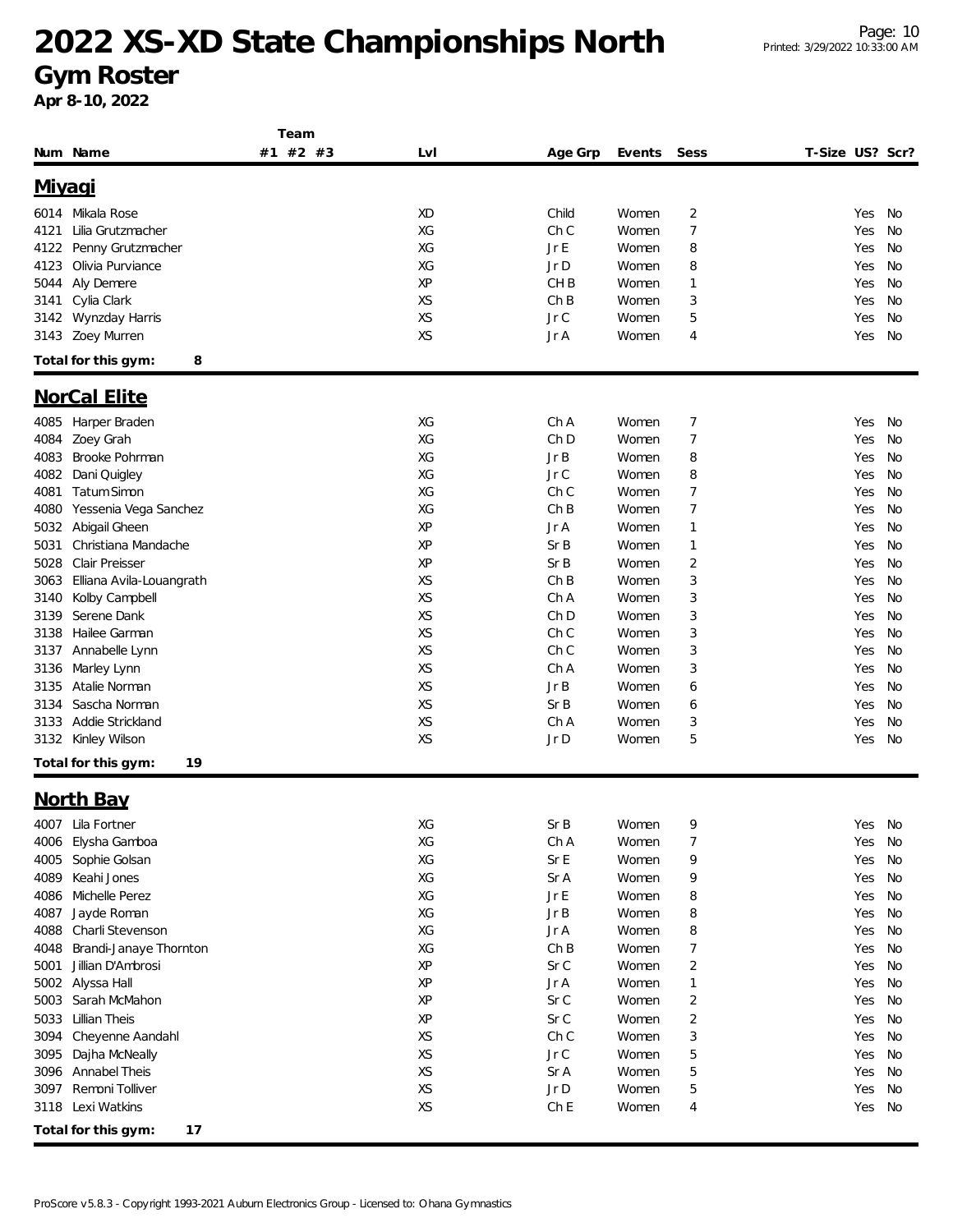#### **Gym Roster**

|        |                           | Team     |           |                 |        |                         |                 |        |    |
|--------|---------------------------|----------|-----------|-----------------|--------|-------------------------|-----------------|--------|----|
|        | Num Name                  | #1 #2 #3 | Lvl       | Age Grp         | Events | Sess                    | T-Size US? Scr? |        |    |
|        | Redwood Empire            |          |           |                 |        |                         |                 |        |    |
|        |                           |          |           |                 |        |                         |                 |        |    |
|        | 6012 Carissa Stoudt       |          | <b>XD</b> | Junior          | Women  | 2                       |                 | Yes    | No |
| 4069   | Kaiya Agin                |          | XG        | Sr A            | Women  | 9                       |                 | Yes    | No |
| 4070   | Grace Manley              |          | XG        | Sr B            | Women  | 9                       |                 | Yes    | No |
| 5029   | Avery Castro              |          | XP        | CH <sub>B</sub> | Women  | 1                       |                 | Yes    | No |
| 5030   | Lina Thuresson            |          | XP        | Sr C            | Women  | 2                       |                 | Yes    | No |
| 3073   | Kelly Bracco              |          | XS        | Sr E            | Women  | 6                       |                 | Yes    | No |
| 3129   | McKenna Butts             |          | XS        | JrB             | Women  | 4                       |                 | Yes    | No |
| 3074   | Natalie Greenlief         |          | XS        | Sr C            | Women  | 6                       |                 | Yes    | No |
| 3075   | Yma Hollis                |          | XS        | Sr B            | Women  | 6                       |                 | Yes    | No |
| 3130   | Maeve Sheehy              |          | XS        | ChB             | Women  | 3                       |                 | Yes    | No |
| 3077   | Elsie Whitacre            |          | XS        | SrB             | Women  | 6                       |                 | Yes    | No |
|        | Total for this gym:<br>11 |          |           |                 |        |                         |                 |        |    |
|        |                           |          |           |                 |        |                         |                 |        |    |
| Rodina |                           |          |           |                 |        |                         |                 |        |    |
|        | 4042 Liliana Cavana       |          | XG        | ChE             | Women  | 7                       |                 | Yes    | No |
| 4043   | Athena Felder             |          | XG        | JrC             | Women  | 8                       |                 | Yes    | No |
| 4044   | Aria Green                |          | XG        | ChE             | Women  | 7                       |                 | Yes    | No |
| 4045   | Makayla Pines             |          | XG        | Jr C            | Women  | 8                       |                 | Yes    | No |
| 5023   | Karen Garibay             |          | XP        | JrB             | Women  | 1                       |                 | Yes    | No |
| 3245   | Lorraina Allen            |          | XS        | Sr D            | Women  | 6                       |                 | Yes    | No |
| 3053   | Hawii Ayanou              |          | <b>XS</b> | Ch C            | Women  | 3                       |                 | Yes    | No |
| 3054   | Charlotte Magaletti       |          | XS        | JrB             | Women  | 4                       |                 | Yes    | No |
| 3055   | Meghma Mukherjee          |          | XS        | Ch F            | Women  | 4                       |                 | Yes    | No |
|        | Total for this gym:<br>9  |          |           |                 |        |                         |                 |        |    |
|        | <b>Rohnert Park</b>       |          |           |                 |        |                         |                 |        |    |
|        |                           |          |           |                 |        |                         |                 |        |    |
| 6006   | Sophie Bodeen             |          | XD        | Junior          | Women  | 2                       |                 | Yes    | No |
| 6007   | Kylie Dile                |          | XD        | Junior          | Women  | 2                       |                 | Yes    | No |
| 6008   | Mikayla Dodd              |          | XD        | Child           | Women  | 2                       |                 | Yes    | No |
| 6009   | Ellie Moeller             |          | <b>XD</b> | Junior          | Women  | 2                       |                 | Yes    | No |
| 6010   | Naomi Uemura              |          | XD        | Child           | Women  | 2                       |                 | Yes    | No |
| 4001   | Makenzie Antonich         |          | XG        | Jr E            | Women  | 8                       |                 | Yes    | No |
|        | 4024 Lila Arends          |          | XG        | Sr A            | Women  | 9                       |                 | Yes    | No |
|        | 4025 Savannah Cromie      |          | XG        | Sr B            | Women  | 9                       |                 | Yes No |    |
| 4026   | Violet Hackamack          |          | XG        | Jr A            | Women  | 8                       |                 | Yes    | No |
| 4027   | Alexis Lavely             |          | XG        | Sr C            | Women  | 9                       |                 | Yes    | No |
| 4028   | Devon Lavely              |          | XG        | Ch <sub>D</sub> | Women  | 7                       |                 | Yes    | No |
| 4029   | Evalina Pratt             |          | XG        | Sr B            | Women  | 9                       |                 | Yes    | No |
| 4030   | Taylor Zweifel            |          | XG        | Sr A            | Women  | 9                       |                 | Yes    | No |
| 5013   | Isabella Ghirardelli      |          | XP        | Sr A            | Women  | $\overline{\mathbf{c}}$ |                 | Yes    | No |
| 5014   | Janelle Herfurth          |          | XP        | Sr B            | Women  | 2                       |                 | Yes    | No |
| 5015   | <b>Riley McIntosh</b>     |          | XP        | Sr C            | Women  | $\sqrt{2}$              |                 | Yes    | No |
| 5016   | Alyssa Thalhamer          |          | XP        | Sr B            | Women  | $\overline{2}$          |                 | Yes    | No |
| 5017   | Rebecca Trebe             |          | XP        | Sr C            | Women  | $\overline{\mathbf{c}}$ |                 | Yes    | No |
| 3028   | Genevieve Albor           |          | XS        | Ch D            | Women  | 3                       |                 | Yes    | No |
| 3029   | Sophia Anguiano           |          | XS        | Sr D            | Women  | 6                       |                 | Yes    | No |
| 3030   | Zoe Antonich              |          | XS        | ChE             | Women  | 4                       |                 | Yes    | No |
| 3031   | Ellie Bergeron            |          | XS        | ChE             | Women  | 4                       |                 | Yes    | No |
| 3032   | Ciara Dineen              |          | XS        | Sr A            | Women  | 5                       |                 | Yes    | No |
| 3033   | Delphine Eiger            |          | XS        | Ch E            | Women  | 4                       |                 | Yes    | No |
| 3034   | Gemma Gizzi               |          | XS        | Sr C            | Women  | 6                       |                 | Yes    | No |
|        | 3035 Chloe Hagerman       |          | XS        | JrE             | Women  | 5                       |                 | Yes No |    |
|        |                           |          |           |                 |        |                         |                 |        |    |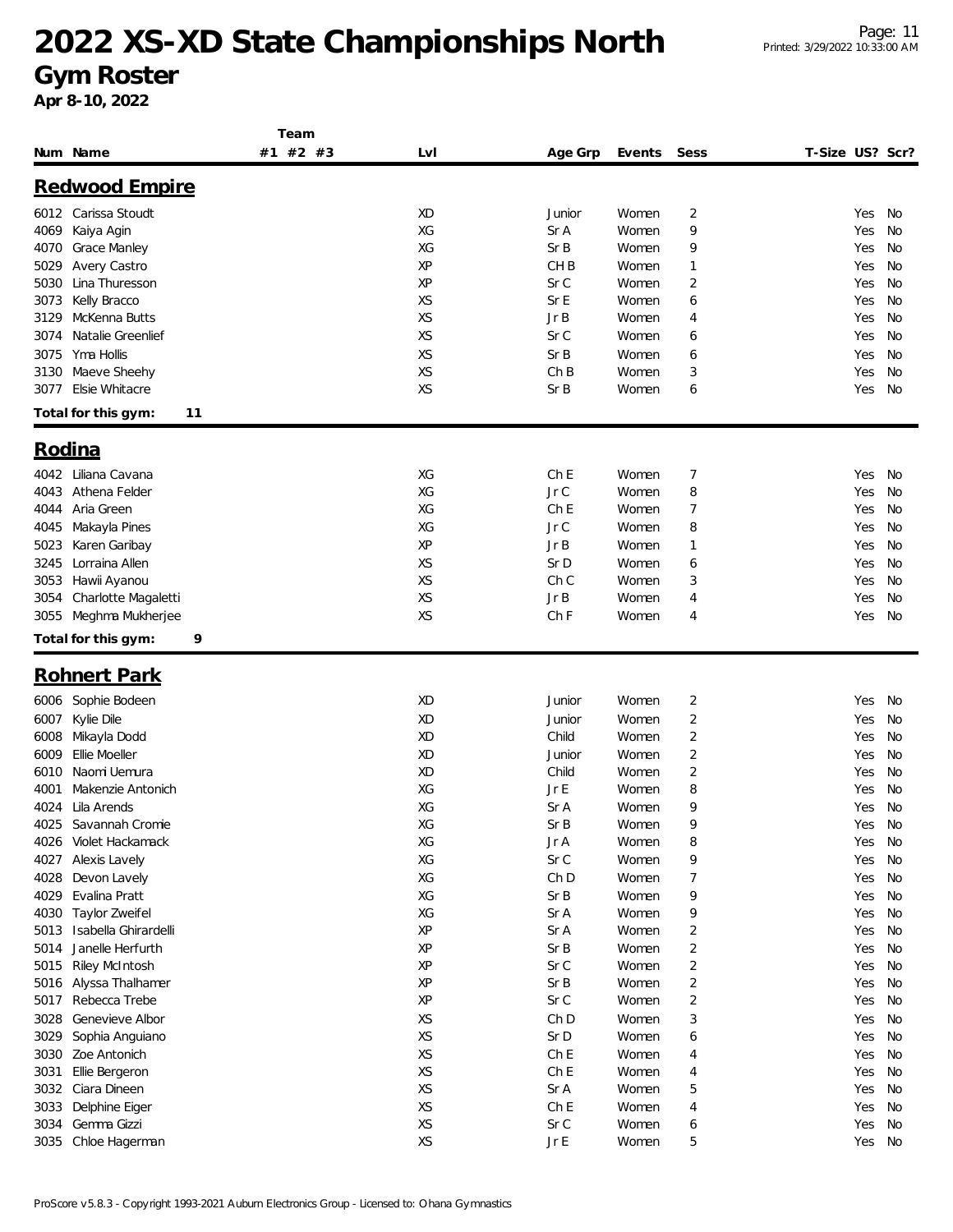**Gym Roster**

|                                    | Team     |           |                 |        |                |                 |        |    |
|------------------------------------|----------|-----------|-----------------|--------|----------------|-----------------|--------|----|
| Num Name                           | #1 #2 #3 | Lvl       | Age Grp         | Events | Sess           | T-Size US? Scr? |        |    |
|                                    |          |           |                 |        |                |                 |        |    |
| Rohnert Park continued             |          |           |                 |        |                |                 |        |    |
| 3036 Suri Herrera Gopar            |          | XS        | Sr D            | Women  | 6              |                 | Yes    | No |
| Jada Jackson<br>3037               |          | <b>XS</b> | Ch F            | Women  | $\overline{4}$ |                 | Yes    | No |
| 3038<br>Sophie Keady               |          | XS        | SrE             | Women  | 6              |                 | Yes    | No |
| 3039<br>Alondra Requenes           |          | <b>XS</b> | Sr D            | Women  | 6              |                 | Yes    | No |
| Danielle Stone<br>3040             |          | XS        | Sr C            | Women  | 6              |                 | Yes    | No |
| Eloise Tran<br>3041                |          | <b>XS</b> | Sr C            | Women  | 6              |                 | Yes    | No |
| Ellison White<br>3042              |          | XS        | Sr E            | Women  | 6              |                 | Yes    | No |
| 33<br>Total for this gym:          |          |           |                 |        |                |                 |        |    |
| Santa Rosa                         |          |           |                 |        |                |                 |        |    |
|                                    |          |           |                 |        |                |                 |        |    |
| 4003 Ashley Bryan                  |          | XG        | Sr C            | Women  | 9              |                 | Yes    | No |
| Emma Donnelly<br>4099              |          | XG        | Jr A            | Women  | 8              |                 | Yes    | No |
| Susie Gomez Murray<br>4002         |          | XG        | JrB             | Women  | 8              |                 | Yes    | No |
| Aileen Valencia<br>4100            |          | XG        | Sr A            | Women  | 9              |                 | Yes    | No |
| Kyleiah Cantiberos-Igaya<br>5036   |          | XP        | Sr A            | Women  | 2              |                 | Yes    | No |
| Nell Krombholz<br>5037             |          | XP        | Jr A            | Women  | $\mathbf{1}$   |                 | Yes    | No |
| Priya Triolo<br>5038               |          | XP        | CH <sub>B</sub> | Women  | $\mathbf{1}$   |                 | Yes    | No |
| Kiara Asti<br>3111                 |          | XS        | Sr E            | Women  | 6              |                 | Yes    | No |
| Sarah Callejas<br>3112             |          | XS        | Sr E            | Women  | 6              |                 | Yes    | No |
| Stelli Chetcuti<br>3113            |          | XS        | Sr B            | Women  | 6              |                 | Yes    | No |
| Heliana Cuevas<br>3114             |          | <b>XS</b> | Sr C            | Women  | 6              |                 | Yes    | No |
| Margeaux Davis<br>3115             |          | XS        | Sr D            | Women  | 6              |                 | Yes    | No |
| Savannah McCarthy<br>3116          |          | XS        | SrB             | Women  | 6              |                 | Yes    | No |
| Simone Sutton-Gerstein<br>3204     |          | XS        | JrB             | Women  | 4              |                 | Yes    | No |
| Taylor Wyatt-Buchanan<br>3117      |          | <b>XS</b> | Sr C            | Women  | 6              |                 | Yes    | No |
| Total for this gym:<br>15          |          |           |                 |        |                |                 |        |    |
| <u>Sonoma</u>                      |          |           |                 |        |                |                 |        |    |
| Valentina Esper<br>4056            |          | XG        | SrB             | Women  | 9              |                 | Yes    | No |
| Elle Gysbers<br>4057               |          | XG        | Jr D            | Women  | 8              |                 | Yes    | No |
| Sasha Jamison<br>4058              |          | XG        | Sr C            | Women  | 9              |                 | Yes    | No |
| Kena Morgan<br>4059                |          | XG        | Jr D            | Women  | 8              |                 | Yes    | No |
| 4060 Lily Ryan                     |          | XG        | Jr D            | Women  | 8              |                 | Yes    | No |
| 5027 Sohni Gibbs                   |          | ΧP        | CH <sub>B</sub> | Women  |                |                 | Yes No |    |
| 3062 Josephine Diaz                |          | XS        | Sr B            | Women  | 6              |                 | Yes No |    |
| Total for this gym:<br>7           |          |           |                 |        |                |                 |        |    |
|                                    |          |           |                 |        |                |                 |        |    |
| <u>Truckee</u>                     |          |           |                 |        |                |                 |        |    |
| Kaya Siig<br>6011                  |          | XD        | Child           | Women  | $\overline{c}$ |                 | Yes    | No |
| 4108 Maddie Anderson               |          | XG        | JrB             | Women  | 8              |                 | Yes    | No |
| Dylann Cornette<br>4046            |          | XG        | Ch D            | Women  | 7              |                 | Yes    | No |
| Clara Dietrich<br>4047             |          | XG        | Ch A            | Women  | 7              |                 | Yes    | No |
| <b>Brighton Drollinger</b><br>4049 |          | XG        | Ch D            | Women  | 7              |                 | Yes    | No |
| <b>Brighton Knotts</b><br>4050     |          | XG        | Jr E            | Women  | 8              |                 | Yes    | No |
| Mila Librodo<br>4051               |          | XG        | Jr B            | Women  | 8              |                 | Yes    | No |
| Zoe Parkhill<br>4052               |          | XG        | Ch C            | Women  | 7              |                 | Yes    | No |
| Josephine Thomas<br>4053           |          | XG        | ChB             | Women  | 7              |                 | Yes    | No |
| Ellery Zanto<br>4054               |          | XG        | Ch <sub>E</sub> | Women  | 7              |                 | Yes    | No |
| Keva Kelly<br>5024                 |          | ΧP        | Ch A            | Women  | $\mathbf{1}$   |                 | Yes    | No |
| Ivy Wilson<br>5025                 |          | XP        | Ch A            | Women  | $\mathbf{1}$   |                 | Yes    | No |
| 5026 Abby Winterberger             |          | XP        | Ch A            | Women  | $\mathbf{1}$   |                 | Yes    | No |
|                                    |          |           |                 |        |                |                 |        |    |